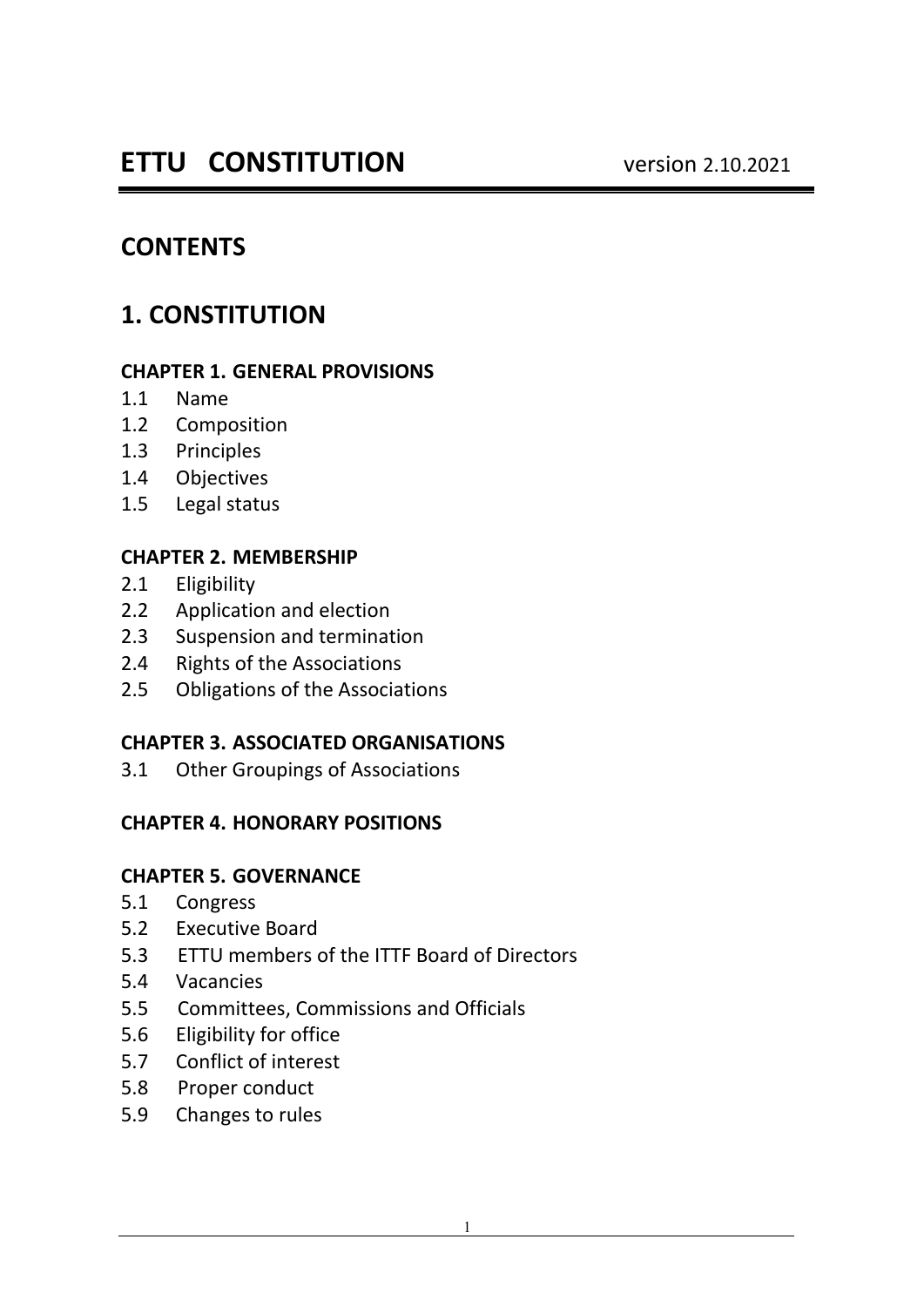#### **CHAPTER 6. ADMINISTRATIVE ISSUES**

- 6.1 Management Staff
- 6.2 Administration

### **CHAPTER 7. CONTRACTUAL AND FINANCIAL PROVISIONS**

- 7.1 Contracts
- 7.2 Accounts
- 7.3 Audit Commission
- 7.4 Subscriptions

### **CHAPTER 8. JUDICIAL PROVISIONS**

- 8.1 Judicial bodies
- 8.2 Procedural rules applicable to the judicial bodies
- 8.3 Board of Appeal
- 8.4 Court of Arbitration for Sport (CAS)

### **CHAPTER 9. FINAL PROVISIONS**

- 9.1 Dissolution
- 9.2 Concluding provision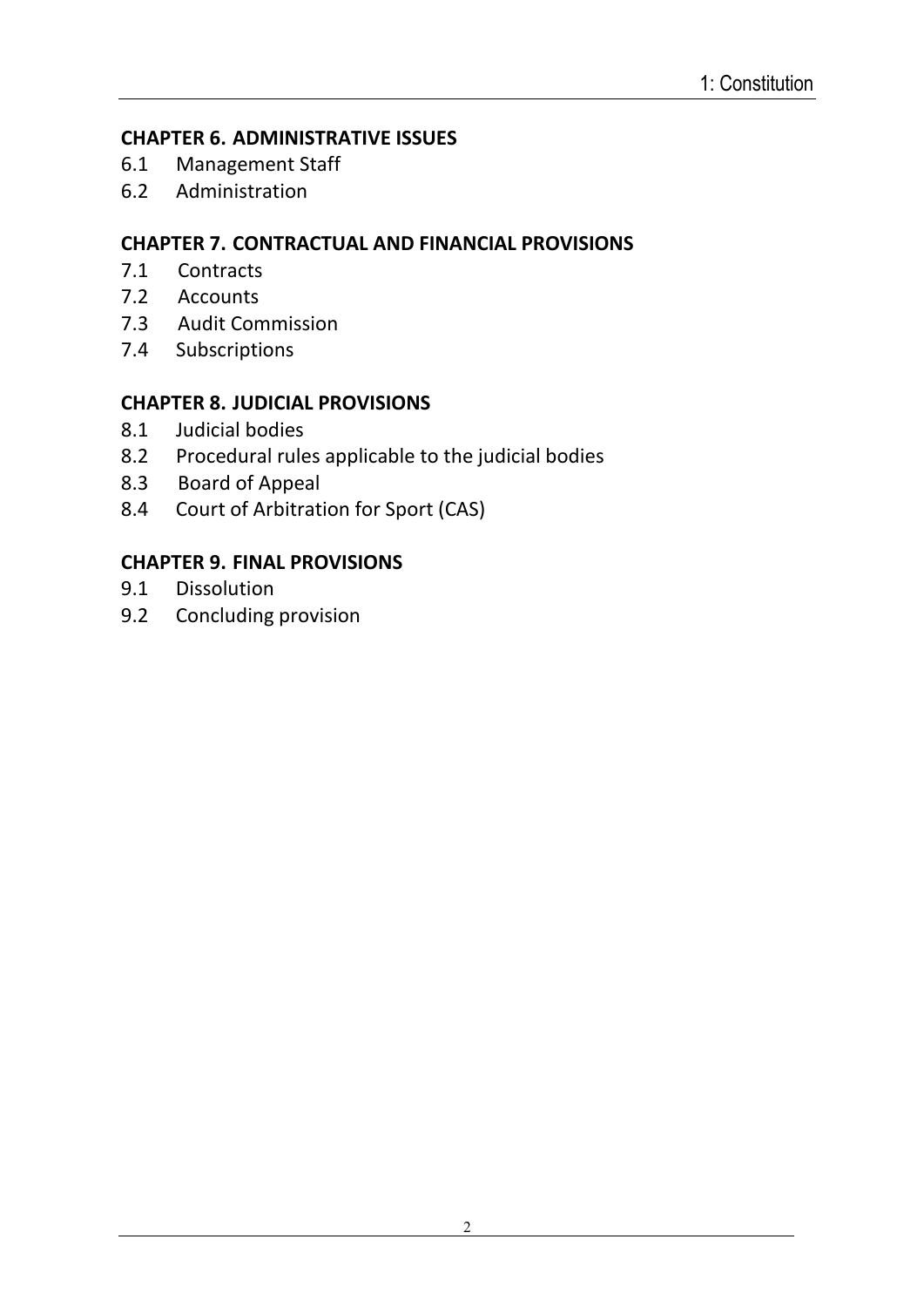# **CHAPTER 1. GENERAL PROVISIONS**

#### **1.1 NAME**

1.1.1 The organisation shall be called the European Table Tennis Union referred to elsewhere in the Constitution by its abbreviated title ETTU.

> ETTU was founded  $13<sup>th</sup>$  March 1957 in order to group the national table tennis Associations from the countries and territories of Europe.

### **1.2 COMPOSITION**

- 1.2.1 ETTU shall consist of the affiliated table tennis organisations, referred to elsewhere as 'Associations', governing the sport in accordance with the principles of ETTU and the International Table Tennis Federation (ITTF) in any territory in Europe generally regarded as constituting a national, historical or other unity.
- 1.2.2 ETTU is the Continental Table Tennis Federation for Europe, being recognised as such by ITTF and thus having the sole and whole authority in Europe in general, and in the territories of the Associationsin particular, for all matters related to table tennis on the European level.
- 1.2.3 Pursuant to the authority recognised to it for Europe by ITTF, ETTU has the sole and whole jurisdiction over organising a table tennis event using the denomination or title 'European', 'Europe', 'Euro' or similar, or authorising the organisation of such an event.

### **1.3 PRINCIPLES**

- 1.3.1 The principles of ETTU shall be general unity of action, mutual respect of Associations in their dealings with one another and the inadmissibility of discrimination against Associations or individuals on racial, political, religious, gender or other grounds.
- 1.3.2 ETTU is committed to providing a sport and work environment in which all individuals are treated with respect and dignity. Each individual has the right to participate and work in an environment which promotes equal opportunities and prohibits discriminatory practices.
- 1.3.3 ETTU is committed to providing a sport environment free of harassment on any basis without exception.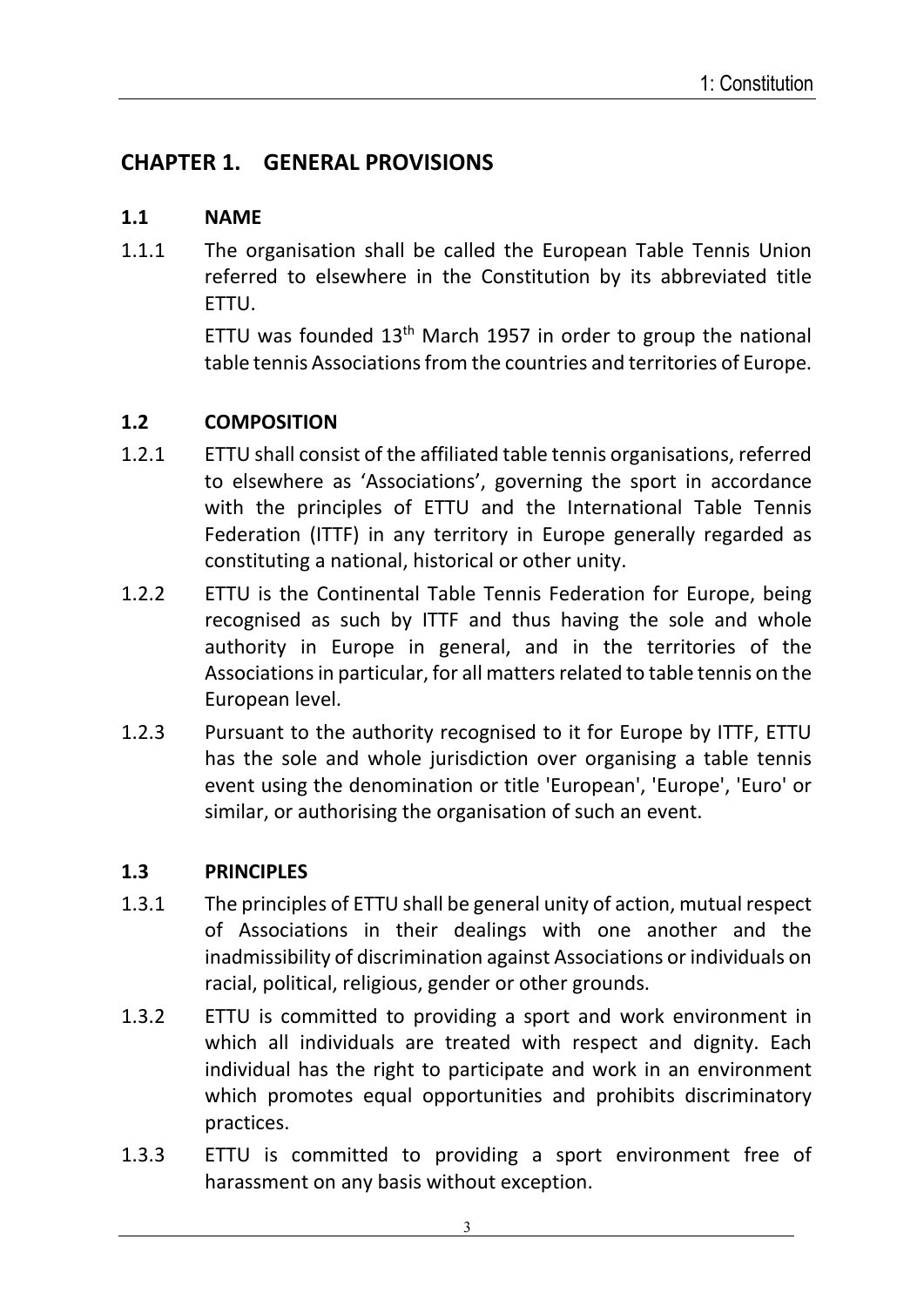- 1.3.3.1 The Executive Board of ETTU shall impose appropriate disciplinary sanctions from warnings to exclusions from all kind of activity in ETTU, when a complaint of harassment has been substantiated. The same range of disciplinary sanctions can be imposed if a false accusation has been substantiated.
- 1.3.3.2 The Executive Board has the power to delegate any of its duties or obligations to a competent body such as a disciplinary or ethics committee.
- 1.3.4 ETTU is committed to take a responsible approach to safeguarding the environment and managing resources through its practices in hosting events and in managing its operations.
- 1.3.5 ETTU shall observe the general and fundamental principles of Good Governance, the ITTF Code of Ethics; the Olympic Movement Code on the Prevention of the Manipulation of Competitions, the Olympic Movement Medical Code, the ITTF Anti-Doping Rules, the International Paralympic Committee (IPC) Handbook; and no provision of this Constitution shall be deemed to conflict with or derogate from those principles.
- 1.3.6 ETTU shall co-operate with ITTF, the European Olympic Committees (EOC), the European Paralympic Committee (EPC), and other organisations that recognise it as the controlling and governing authority for table tennis throughout Europe.

### **1.4 OBJECTIVES**

- 1.4.1 The objectives of ETTU shall be:
- 1.4.1.1 to uphold the principles of ETTU and to develop the spirit of friendship and mutual assistance among Associations, officials, coaches and players;
- 1.4.1.2 to seek continual improvement in the technical standard of table tennis and to promote participation of table tennis throughout Europe**;**
- 1.4.1.3 to foster friendly sporting competition and to eliminate unfair and unsporting practices such as match fixing, match corruption, irregular and illegal betting, doping or illegal equipment;
- 1.4.1.4 to apply and enforce the Constitution, the Regulations for ETTU title competitions and events, the ITTF Regulations for International Competitions, the ITTF Anti-Doping Rules, the ITTF Code of Ethics, the ITTF Anti-Harassment Policy and Procedures and other ETTU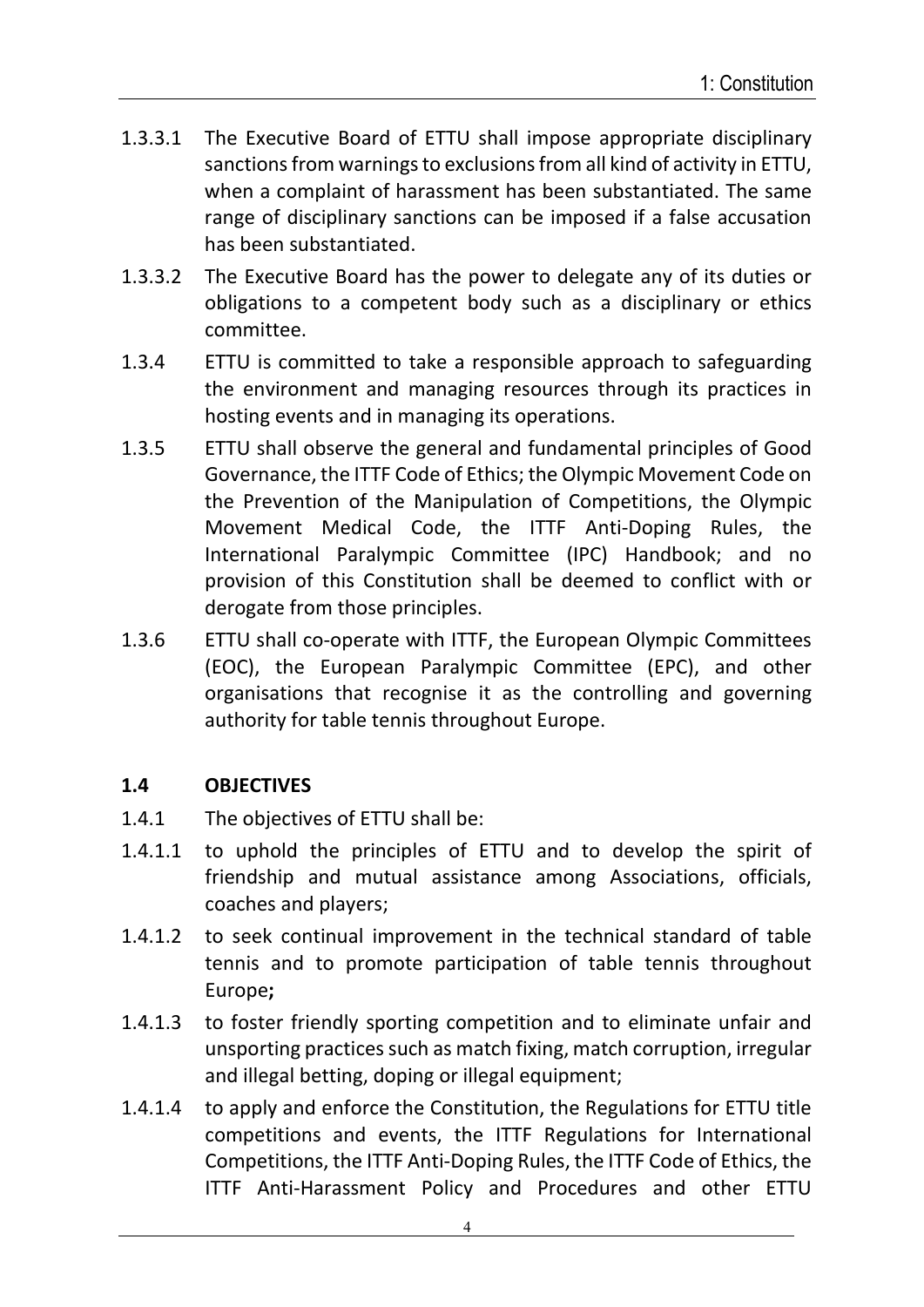regulations;

- 1.4.1.5 to promote and to supervise ETTU title competitions and events;
- 1.4.1.6 to employ the funds of ETTU as may be expedient in the interests of European table tennis;
- 1.4.1.7 to endeavour to increase participation at all levels, to enhance the popularity of the sport, to develop new sources of revenue, and to manage the sport through a systematic planning process;
- 1.4.1.8 to encourage players, coaches and officials to present the sport positively in the best ways to enhance its image.

### **1.5 LEGAL STATUS**

- 1.5.1 ETTU is incorporated in Luxembourg as a non-profit-making Association, according to the provisions of the Luxembourg law of  $21<sup>st</sup>$ April 1928 concerning the non-profit-making associations and the foundations (see note 1). The seat and the headquarters (the head office) are settled in Luxembourg (the Grand Duchy of Luxembourg), at 73 rue Adolphe Fischer, L-1520 Luxembourg.
- 1.5.2 ETTU is endowed with legal status and its officers and employees shall not be responsible for its debts, unless it is by a grossly negligent or willful conduct.
- 1.5.3 The minimum number of Associations in membership shall be three (3).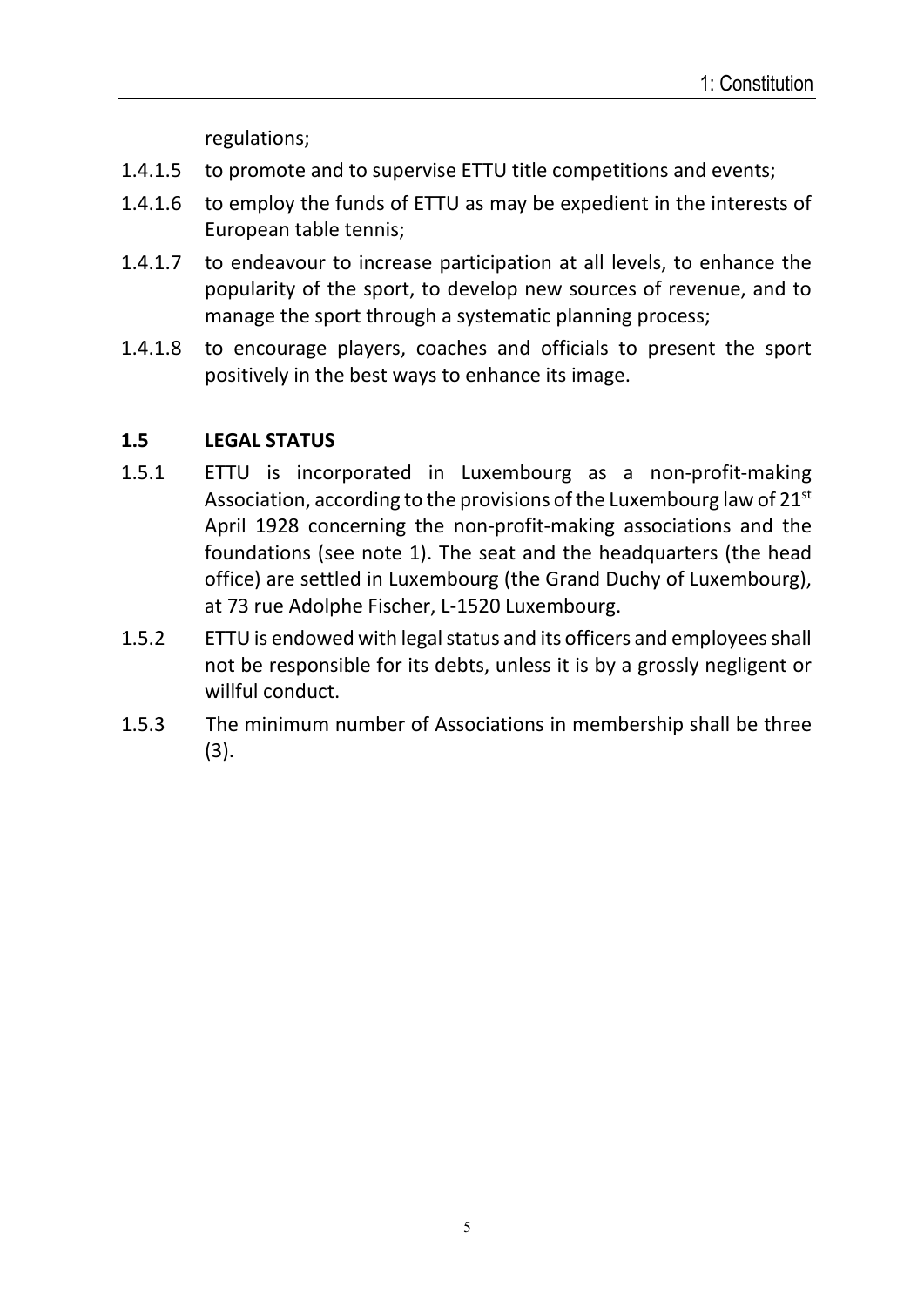# **CHAPTER 2. MEMBERSHIP**

### **2.1 ELIGIBILITY**

2.1.1 Membership is open to any National Table Tennis Association (NTTA) that:

> a) is officially recognised and responsible in its country or territory for the organisation and implementation of all matters related to table tennis;

b) has its home country or territory capital located within the

geographical area of Europe;

c) is recognised by ITTF.

2.1.2 In exceptional circumstances, membership may be opened to an NTTA that fulfils the provisions of 2.1.1 but has its home country or territory capital located outside the geographical area of Europe, provided the Association concerned:

> a) is, not yet or no more, a member of another Continental Table Tennis Federation;

> b) has its application for membership supported by ITTF and by the Continental Table Tennis Federation to which it should normally belong according to the geographic situation of its home country or territory capital.

### **2.2 APPLICATION AND ELECTION**

- 2.2.1 Applications for membership shall be made on a form approved by the Executive Board.
- 2.2.2 All applications shall be submitted not later than six (6) calendar months before the date of a Congress at which the application is to be considered, except applications from previous member Associations. Such applications may be accepted with immediate effect at the discretion of the Executive Board, without the need to respect the six (6) calendar months. Any such acceptance shall be ratified at the next Congress.
- 2.2.3 The Executive Board shall review all applications on behalf of the Congress and make recommendations on acceptance.
- 2.2.4 Applications for membership shall be considered by the next Congress and shall be accepted if they receive at least two-thirds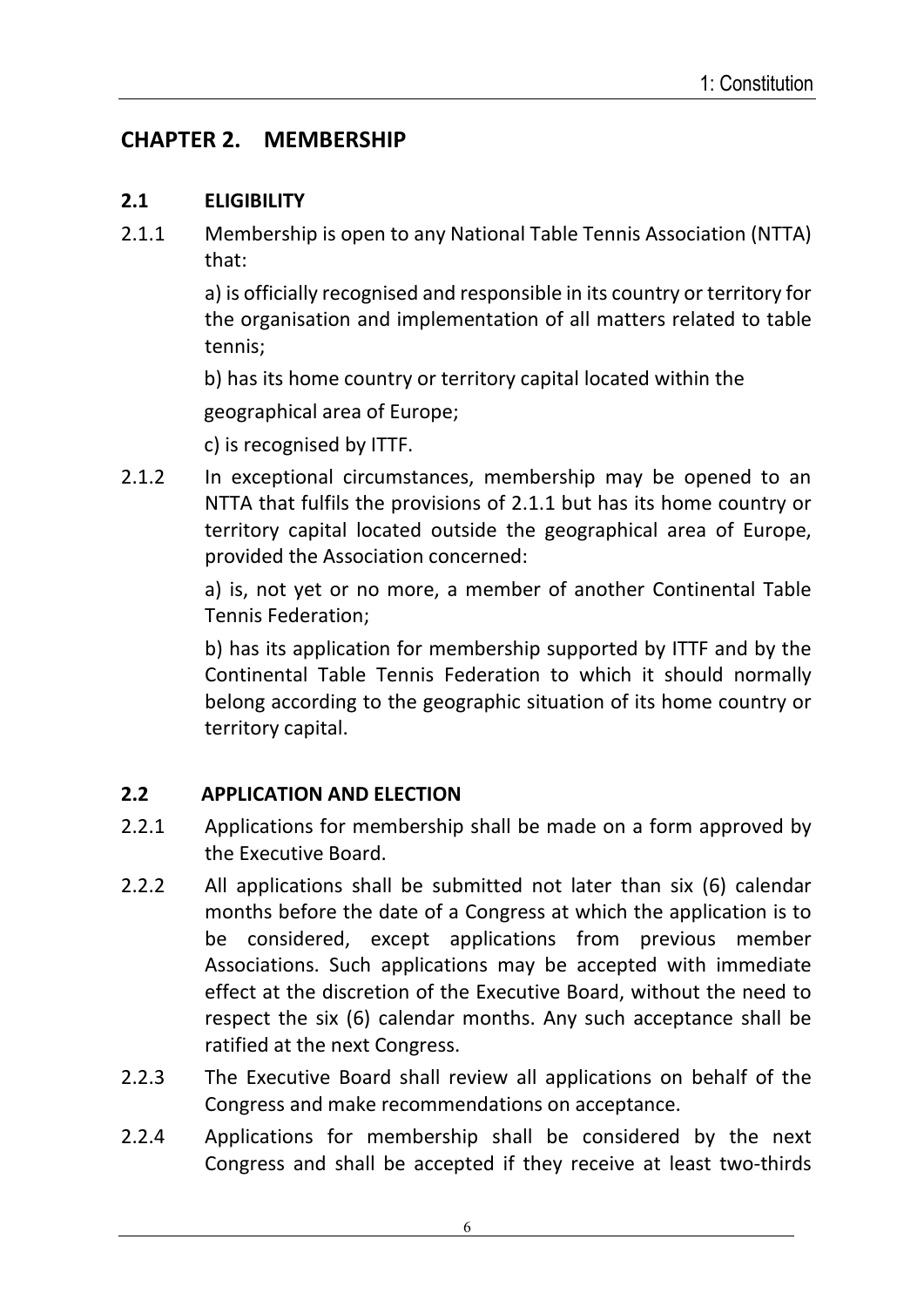(2/3) of the votes cast.

- 2.2.5 In the consideration of applications for combined membership by Associations formerly in separate membership, or for separate membership by Associations which were formerly components of an Association which has divided, or for recognition of changes in the territory in which an Association controls the sport, the views of the organisations concerned and any circumstances outside their control shall be taken into account; secession in other circumstances is not to be encouraged.
- 2.2.6 The representatives of an Association to be elected to membership at a Congress shall be entitled to attend the meeting without voting rights.
- 2.2.7 Election and membership of an Association to ETTU shall not carry any implications in respect of the political, diplomatic or national status of the territory concerned, but only to its conduct of table tennis therein.

### **2.3 SUSPENSION AND TERMINATION**

- 2.3.1 An Association wishing to resign from ETTU shall give notice in writing to the ETTU Secretary General; the resignation may take effect at any time from the receipt of such notice until the 31st December of the same year, but the Association shall be liable for the subscription due for that year. The written resignation shall detail the reason for resignation, proposed timing and all efforts that have made toward retaining affiliation. The Association and ETTU shall have first engaged in either direct or mediated discussions with the purpose of affiliation being retained.
- 2.3.2 An Association which fails to pay its subscription for three (3) successive years shall automatically be suspended from membership; it shall not be liable for subscriptions during the period of suspension and shall be re-admitted to membership on payment of all of the subscriptions and debts previously due.
- 2.3.3 An Association which seriously and persistently fails to maintain the principles or to respect the Constitution and decisions of ETTU may be warned, fined, suspended or expelled by a Congress.
- 2.3.4 An Association that is suspended from membership shall, including but not limited to, not be entitled to nominate or enter players for any event held under the jurisdiction of ETTU nor to attend or be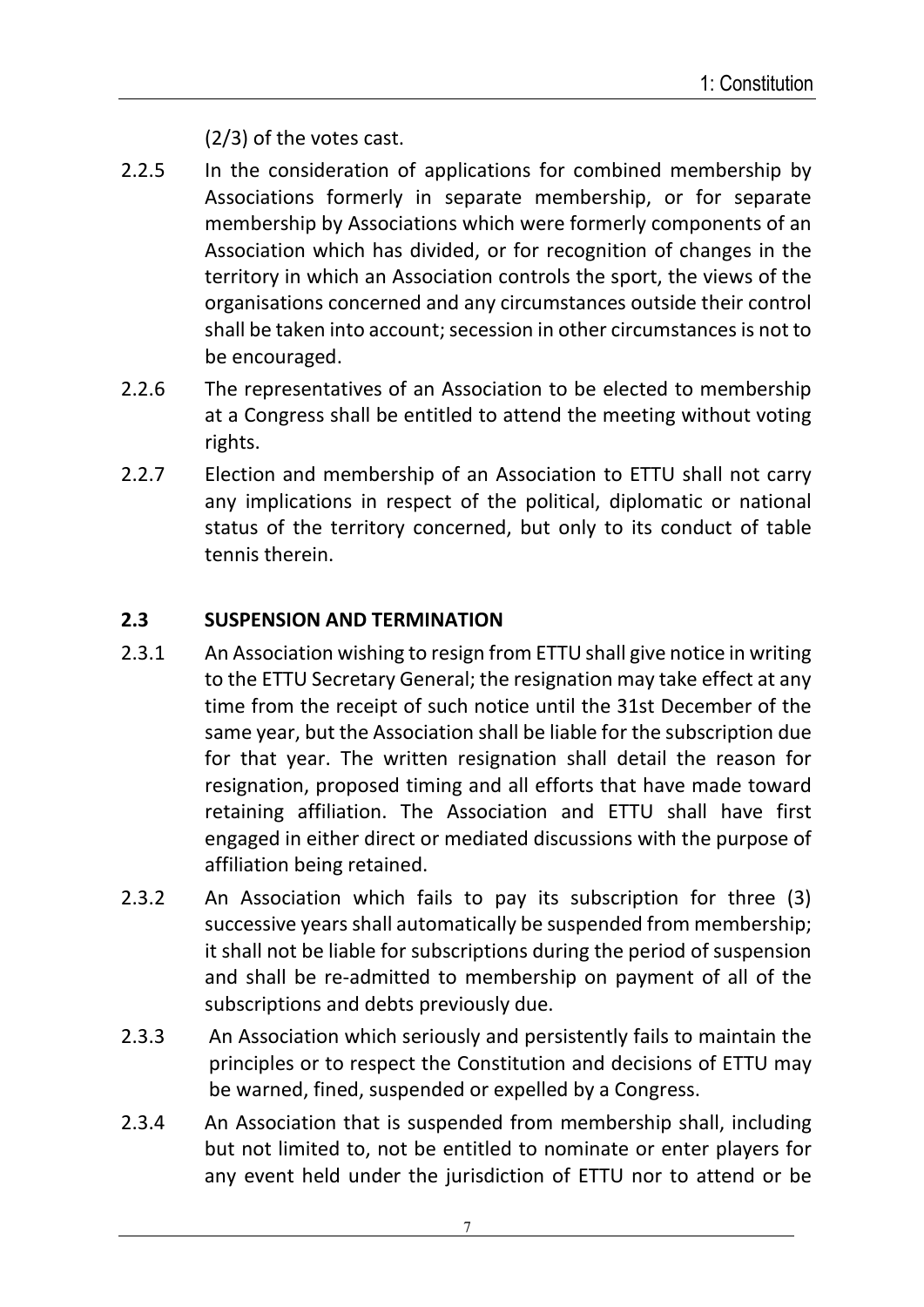represented at an Ordinary or Extraordinary Congress nor to nominate any person for election to the Executive Board, the ITTF Board of Directors, any Committee, Commission or working group nor shall any individual nominated by the Association be entitled to participate in the activities of the Executive Board, any Committee, Commission or working group; further:

- 2.3.4.1 no match official nominated by the Association shall officiate at any ETTU sanctioned event;
- 2.3.4.2 the Association shall not be entitled to receive any benefit from ETTU including but not limited to participation in development activities nor to receive any grants from ETTU;
- 2.3.4.3 the Association shall not be entitled to host an ETTU sanctioned event save that where an ETTU sanctioned event has been approved prior to the suspension, the Executive Board may establish a committee to oversee the organisation of such sanctioned event under conditions approved by the Executive Board, at its discretion.
- 2.3.4.4 In a case of a suspension, the Executive Board may allow players from the suspended Association to compete in events under the jurisdiction and flag of ETTU.
- 2.3.5 Before the Congress suspends an Association, the Association shall have been sent notice in writing of the proposed suspension at least one (1) month before the Congress at which the suspension is to be considered; the Association shall be afforded an opportunity to present its case at the Congress.
- 2.3.6 The Executive Board may act to suspend an Association pending the Congress provided the Association is afforded an opportunity to present its case and all Associations having been informed of the suspension and provided with reasons.

### **2.4 RIGHTS OF THE ASSOCIATIONS**

- 2.4.1 The Associations have the following rights:
- 2.4.1.1 to appoint up to two (2) representatives (referred to as delegates) to take part in the Congress;
- 2.4.1.2 to submit proposals or resolutions for inclusion in the agenda of the Congress;
- 2.4.1.3 to nominate candidates for election or appointment according to the specific rules;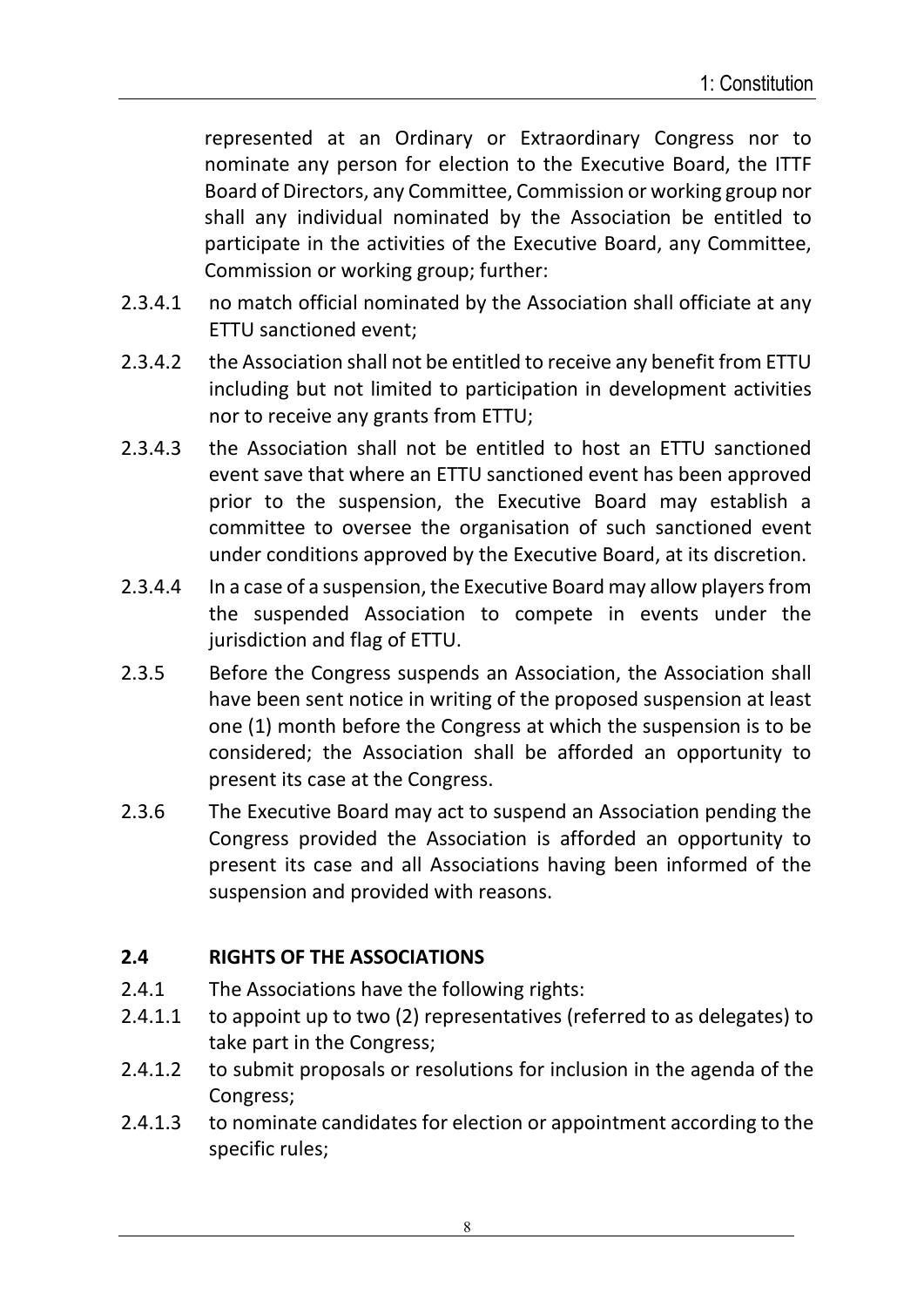- 2.4.1.4 to enter players for participation in competitions organised under the authority of ETTU according to the specific qualification rules of each competition;
- 2.4.1.5 to take part in and benefit from ETTU's assistance, development and educational programmes;
- 2.4.1.6 to exercise all other rights arising from the Constitution or other ETTU regulations.

### **2.5 OBLIGATIONS OF THE ASSOCIATIONS**

- 2.5.1 The Associations have the following obligations:
- 2.5.1.1 to fully comply with all duties and provisions of the Constitution and Regulations established by ETTU as well as with all decisions taken in accordance therewith;
- 2.5.1.2 to apply the ITTF Anti-Doping Rules, the ITTF Code of Ethics and the ITTF Anti-Harassment Policy and Procedures;
- 2.5.1.3 to immediately notify ETTU about any major change of the Association (change of President, General Secretary, address or contact details);
- 2.5.1.4 to request their own members to comply with the ETTU Constitution and Regulations established by ETTU;
- 2.5.1.5 to be responsible for its clubs and players, including entry fees, penalties, and eligibility, in compliance with the ETTU Constitution and Regulations;
- 2.5.1.6 to fulfil at all times the requirements necessary for eligibility to membership;
- 2.5.1.7 to pay the ETTU annual subscription.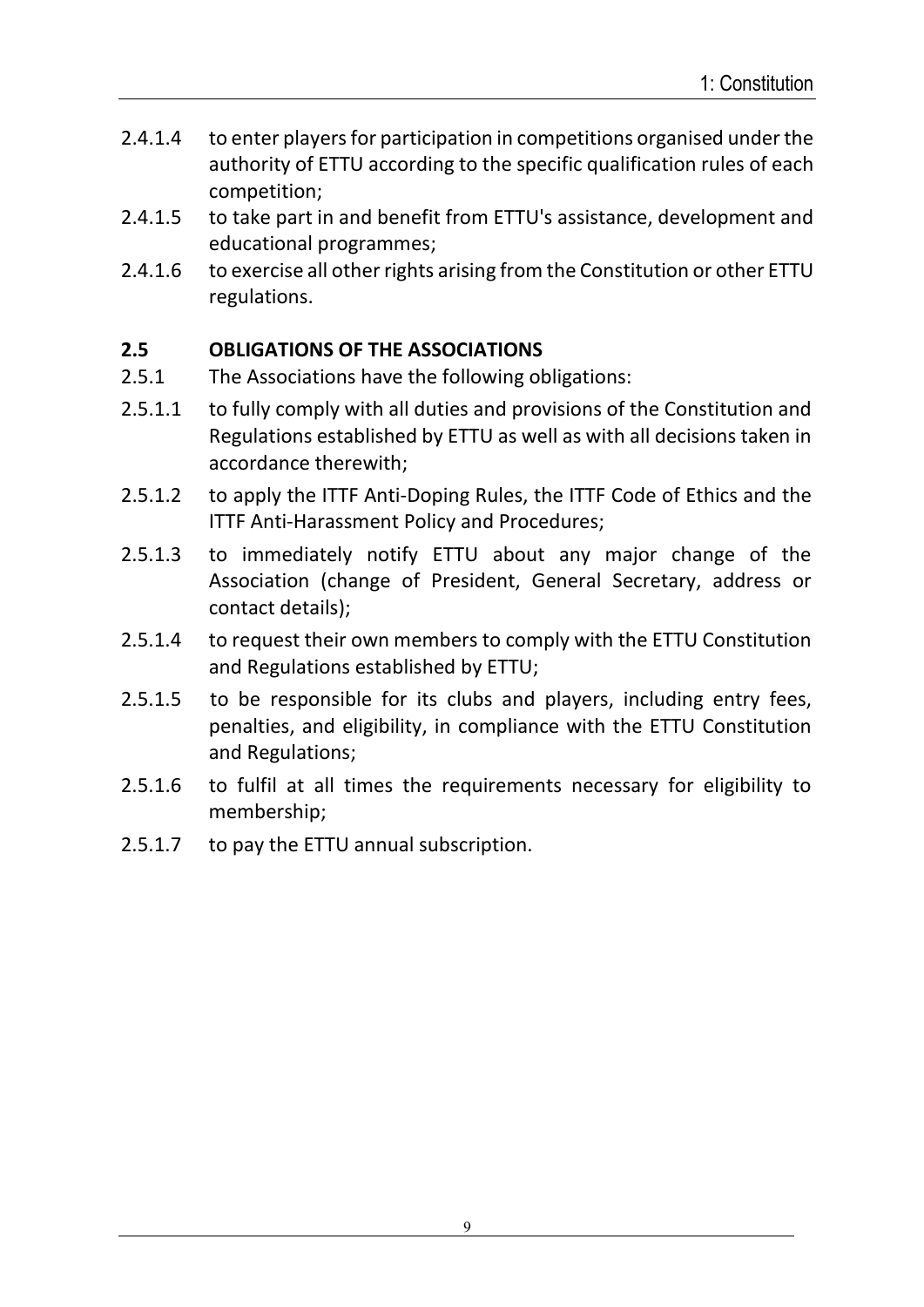# **CHAPTER 3. ASSOCIATED ORGANISATIONS**

### **3.1 OTHER GROUPINGS OF ASSOCIATIONS**

- 3.1.1 Grouping of Associations shall, in principle, include Associations that share common objectives (promoting table tennis in any of its forms or categories, organising competitions for specific titles or for areas united by language, history and/or culture).
- 3.1.2 Each grouping of Associations shall have the right to organise specific grouping competitions open to all the Associations of the grouping provided that the Constitution is observed in respect of play with an unaffiliated organisation.
- 3.1.3 ETTU shall be notified about any change of the grouping of Associations (change of President, General Secretary, address or contact details).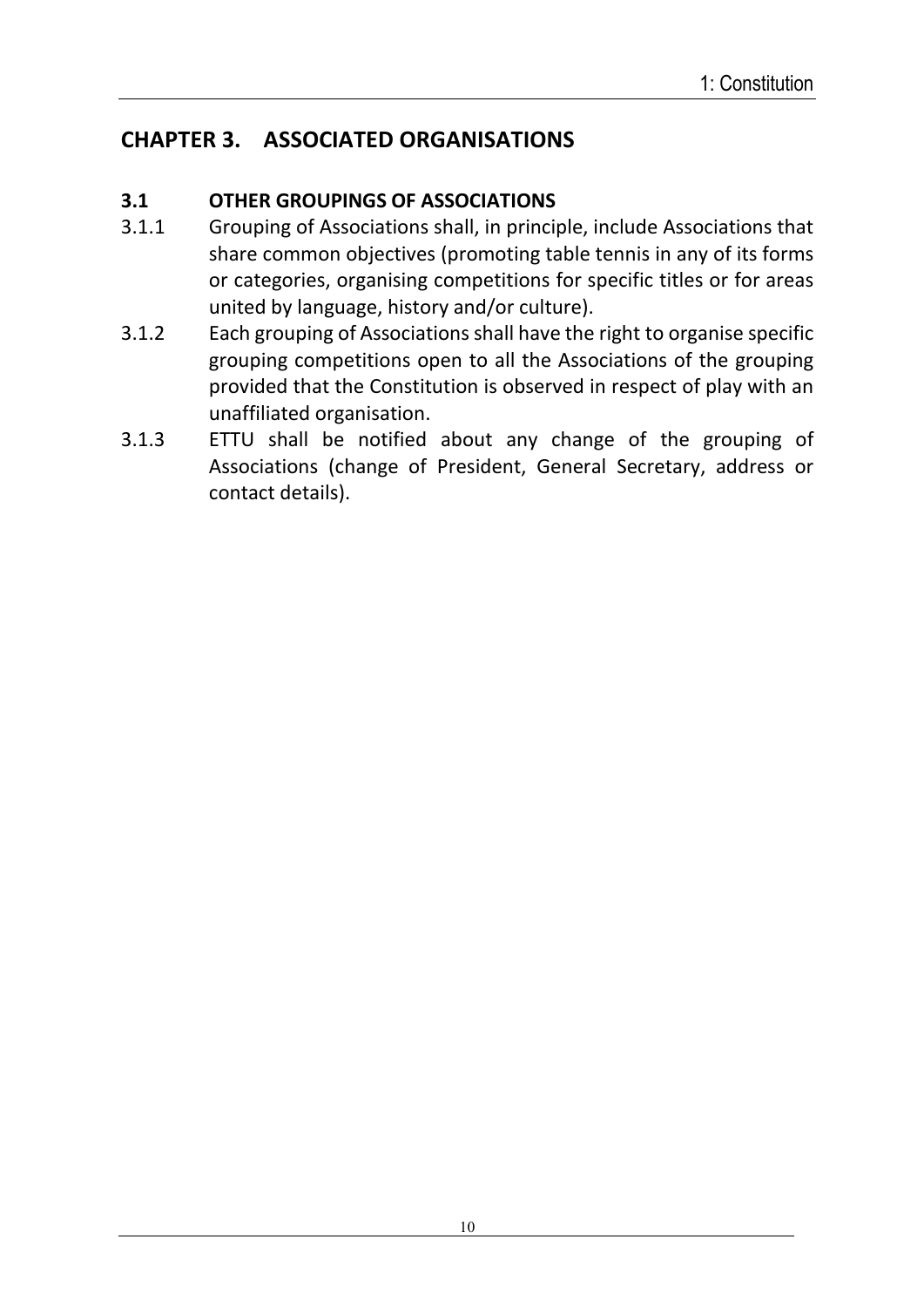# **CHAPTER 4. HONORARY POSITIONS**

4.1 Upon the recommendation of the Executive Board, the Congress may appoint as an Honorary Member a person who has given outstanding and meritorious services to ETTU.

> An Honorary Member is entitled to receive free hospitality at the European Championships and to attend the Congress.

- 4.2 The Executive Board may award a Badge of Honour to a person that has given an outstanding contribution to the work of ETTU and/or to its Objectives.
- 4.3Upon the recommendation of the Executive Board, the Congress may revoke an honorary position.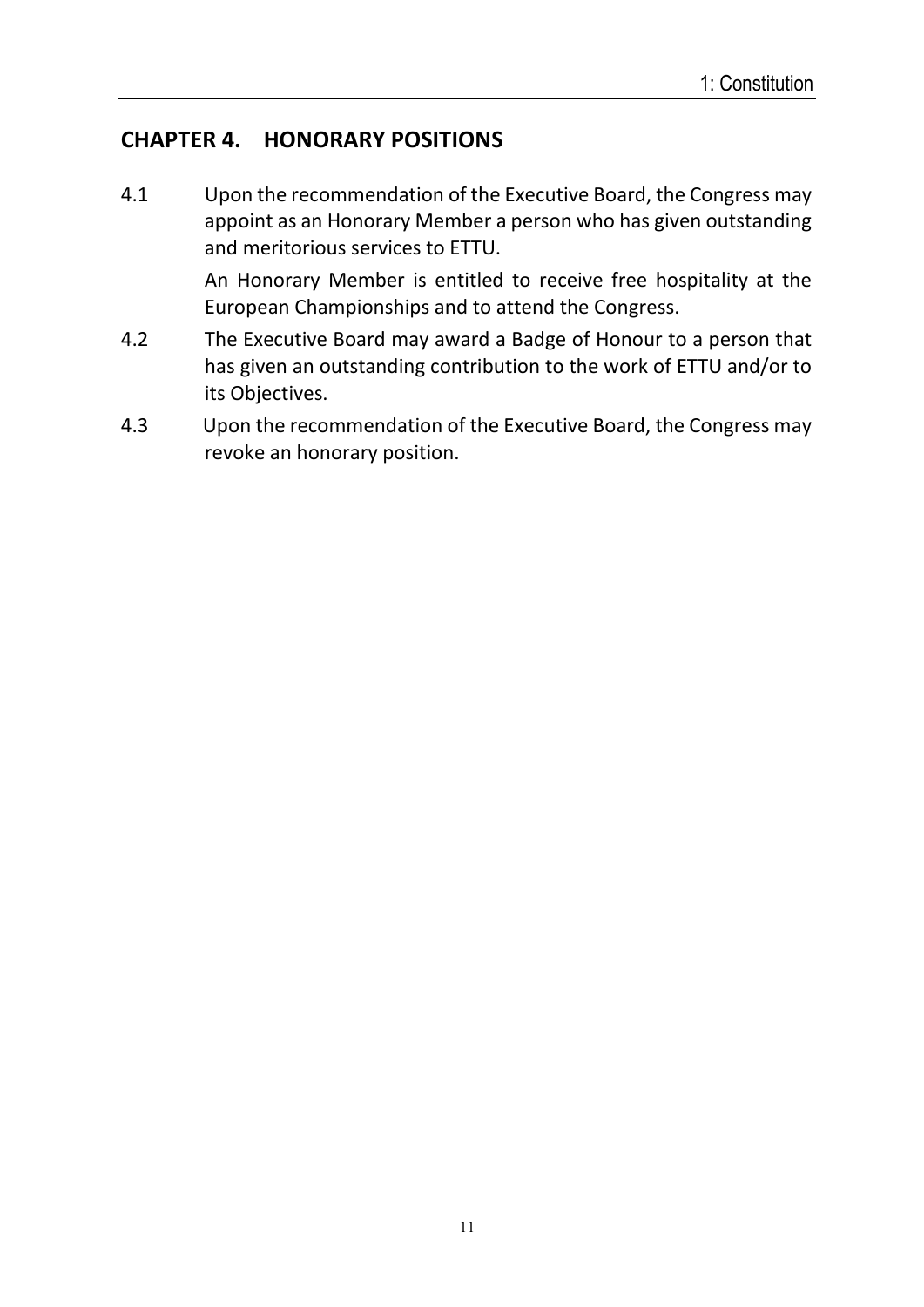# **CHAPTER 5. GOVERNANCE**

### **5.1 CONGRESS**

- 5.1.1 The Congress bears the overall responsibility for the sustainable and continuing development and proper regulating, legislating and governing of table tennis in Europe.
- 5.1.2The Congress is the supreme governing body of ETTU and consists of the assembled delegates of the Associations.
- 5.1.3 A Congress requires a quorum of more than one-half (1/2) of the Associations to be present or represented.
- 5.1.4 The Congress has the following functions and powers:
- 5.1.4.1 to establish and to amend the Constitution and the Regulations;
- 5.1.4.2 to elect the ETTU President, the ETTU Deputy President, the ETTU Vice President for Finance and the five (5) ETTU Vice Presidents, at a Congress held in the year of the Summer Olympic Games. All members elected shall serve for a four (4) years term and shall be eligible for re-election not more than twice in the same role;
- 5.1.4.3 to elect the ETTU members of the ITTF Board of Directors. All members elected shall serve for a four (4) years term and shall be eligible for re-election not more than twice;
- 5.1.4.4 to elect up to ten (10) members of the Board of Appeal for a four (4) years term;
- 5.1.4.5 to elect the members of the Audit Commission. All members elected shall serve for a four (4) years term and at least one (1) member of the previous Audit Commission shall retire after one (1) term;
- 5.1.4.6 to delegate any of its powers to the Executive Board, on the request of at least one-third (1/3) of the Associations not in arrears;
- 5.1.4.7 to ratify the work done by the Executive Board since the last Congress;
- 5.1.4.8 to decide to deal with a matter normally delegated to another ETTU body or decided upon by this body;
- 5.1.4.9 all the other functions and responsibilities mentioned from 5.1.10.1.1 to 5.1.10.1.15.

## **5.1.5 Representation of Members and Attendance**

- 5.1.5.1 Each Association shall be entitled to two (2) delegates at a Congress.
- 5.1.5.2 The Executive Board members, the Honorary Members, ETTU members of the ITTF Board of Directors, Committee chairs, Officials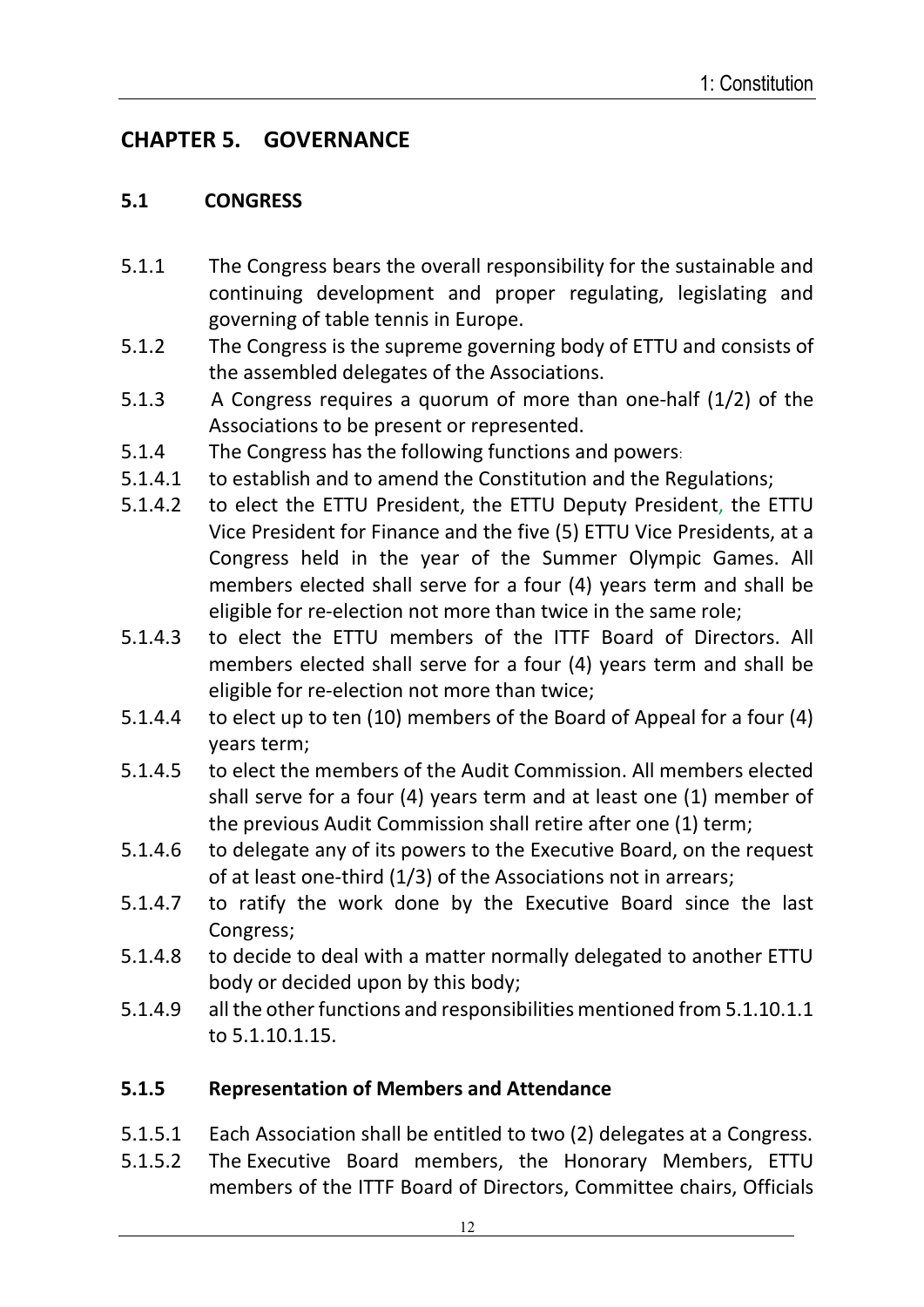and ETTU staff, are allowed to attend the Congress with the right to speak but not to vote. Committee and Commission members shall be entitled to attend the Congress as observers, without speaking or voting privileges unless representing an Association. The Congress chair, exceptionally, may allow special guests to attend and speak at the Congress.

5.1.5.3 An Association eligible to vote at a Congress may be represented by another Association eligible to vote. No Association may hold more than one (1) proxy.

#### **5.1.6 Delegates**

5.1.6.1 Delegates shall be appointed by the appropriate body of the Association they represent; they shall either carry the citizenship (passport) of this Association orshall have their main residence in the territory controlled by this Association for no less than the preceding twelve (12) months. Delegates of Associations belonging to the same state unity, with the same kind of national passport, shall have their main residence for no less than the preceding twelve (12) months in the territory where the Association has jurisdiction.

#### **5.1.7 Place and Time**

5.1.7.1 A Congress shall be held annually. In principle the Congress will be held at the host city and during the period of the European Championships.

#### **5.1.8 Notice of Meeting**

- 5.1.8.1 Notice of the meeting, giving details of the place, date and time and the business to be transacted, shall be sent by post or e-mail to:
- 5.1.8.1.1 each Association;
- 5.1.8.1.2 the Executive Board members;
- 5.1.8.1.3 the Honorary Members;
- 5.1.8.1.4 the ETTU members of the ITTF Board of Directors and the Committee chairs and the Officials.
- 5.1.8.2 The notice shall be sent not later than two (2) calendar months before the date of the meeting.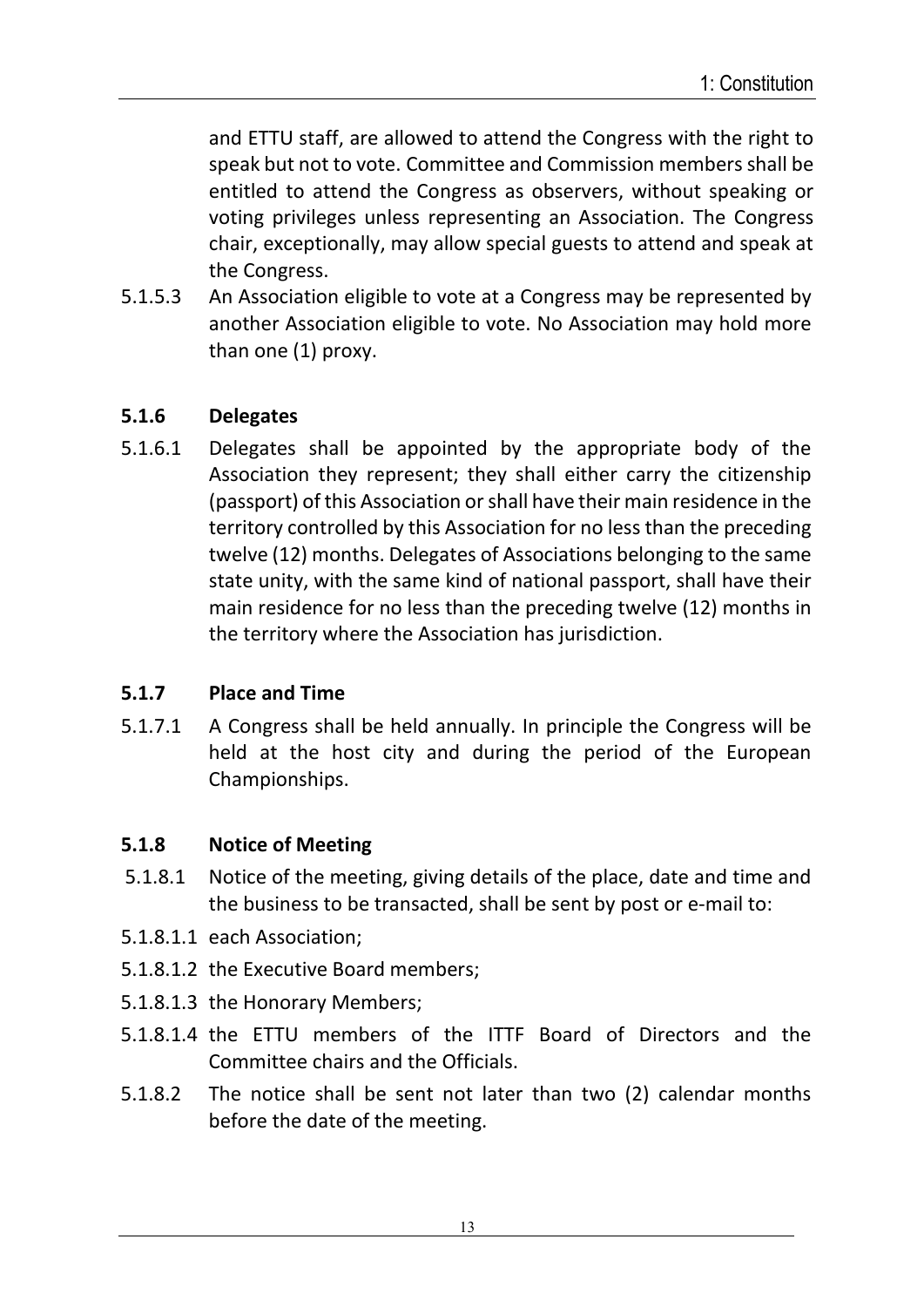### **5.1.9 Notice of Business**

- 5.1.9.1 Details in writing of propositions and resolutions to be dealt with at a Congress shall reach the Secretary General not later than three (3) calendar months before the date of the meeting.
- 5.1.9.2 The deadline for nominations for election shall be not later than six (6) weeks before the date of the relating election in a Congress.
- 5.1.9.3 Notice of the closing date in each year for the receipt of business, propositions and resolutions shall be sent to all Associations by the Secretary General not later than six (6) calendar months before the date of the meeting.
- 5.1.9.4 Propositions and resolutions, other than changes to the Constitution, of which due notice has not been given but which, in the opinion of the Executive Board, relate to the business in hand or relate to an emergency may be admitted by a vote in favour of two-thirds (2/3) of the votes cast at the Congress.

### **5.1.10 Procedure**

- 5.1.10.1 The agenda for a Congress shall include:
- 5.1.10.1.1 the appointment of a Chair;
- 5.1.10.1.2 a roll call of the Associations present;
- 5.1.10.1.3 the appointment of scrutineers;
- 5.1.10.1.4 minutes of the previous Congress;
- 5.1.10.1.5 the consideration of applications for membership;
- 5.1.10.1.6 the Annual General Report, including reports from the Executive Board members;
- 5.1.10.1.7 the receipt of reports from the Committee chairs, Officials and the Secretary General;
- 5.1.10.1.8 the receipt of the financial report, the Audit Commission report, the audit review statement of accounts for the previous, the consideration of the next year´s budget and the appointment of Auditors;
- 5.1.10.1.9 the consideration of propositions and resolutions;
- 5.1.10.1.10 when appropriate, the election of President, Deputy President, Vice President for Finance and Vice Presidents;
- 5.1.10.1.11 when appropriate the election of ETTU members of the ITTF Board of Directors;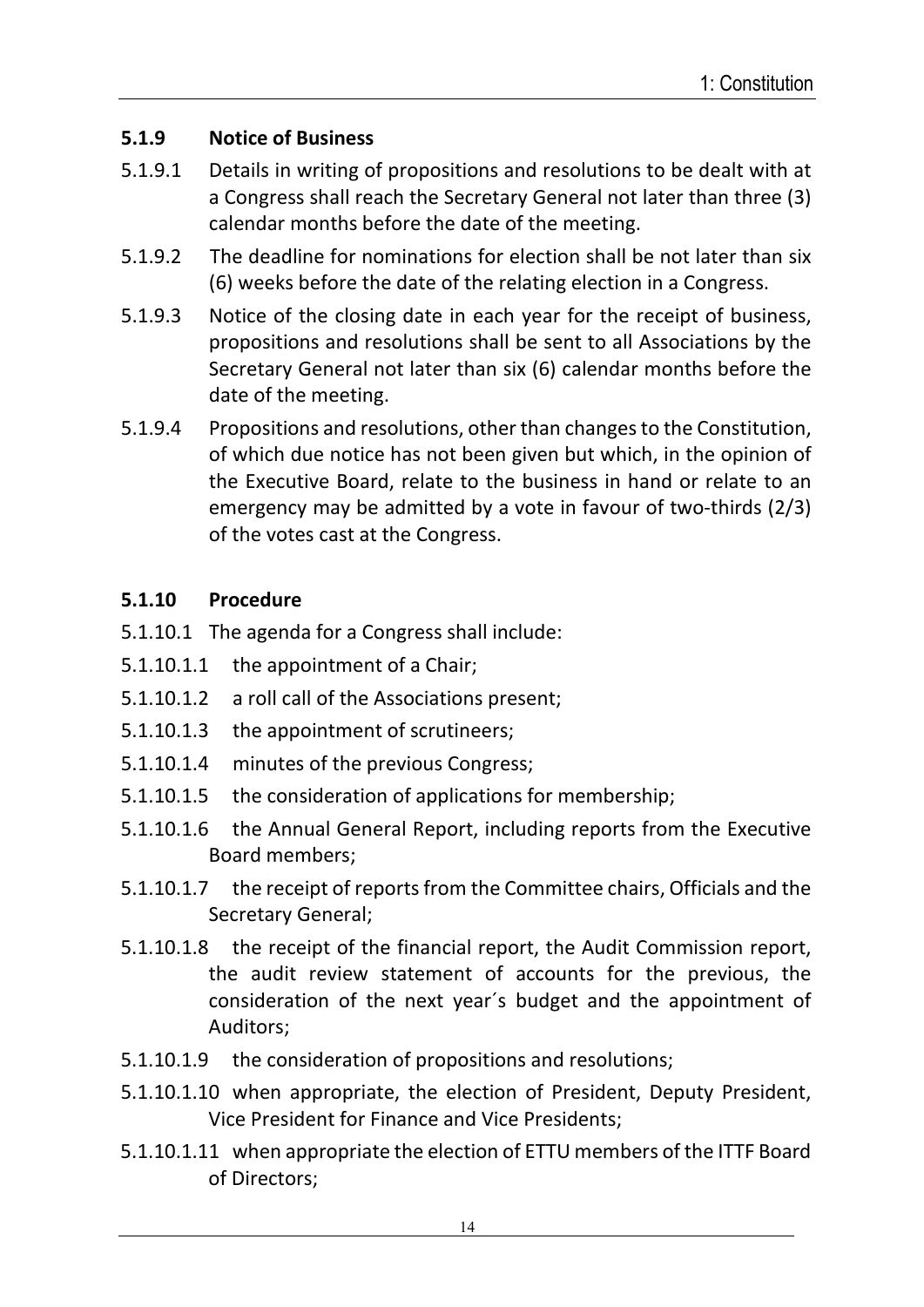- 5.1.10.1.12 when appropriate the election of up to ten (10) members of the Board of Appeal;
- 5.1.10.1.13 the ratification of the work done by the Executive Board since the last Congress;
- 5.1.10.1.14 the announcement of the place and date of the next Congress;
- 5.1.10.1.15 the consideration of any other business.
- 5.1.10.2 No speaker shall speak more than once on a proposition or resolution except that the proposer shall have the right of reply and that the Chair may, at his or her discretion, allow a speaker to speak more than once to answer a query arising from his or her original statement.
- 5.1.10.3 The Chair shall decide how many speakers will be permitted to speak on a proposition or resolution and when the vote shall be taken, except that a motion "that the question now be put" shall be voted on immediately, without further discussion; if such a motion is carried the proposition or resolution or any amendment before the meeting shall then be voted on immediately, without further discussion, subject to the right of reply by the mover of the substantive proposition or resolution.

### **5.1.11 Voting**

- 5.1.11.1 Each Association not in arrears shall have one (1) vote.
- 5.1.11.2 Decisions shall be decided by a majority of the votes cast except that:
- 5.1.11.2.1 changes to the Constitution, suspensions or expulsions from membership, the acceptance of late or emergency business or propositions, warning fining suspending or expelling an Association, revoking an honorary position, require more than one-half (1/2) of the Associations to be present or represented at the Congress and requires a majority of two-thirds (2/3) of the votes cast;
- 5.1.11.2.2 dissolution of ETTU requires more than two-thirds (2/3) of the Associations to be present or represented at the Congress and requires a four-fifths (4/5) majority of the votes cast.
- 5.1.11.3 Votes cast are votes in favour and votes against. Abstentions and invalid votes are not counted as votes cast.
- 5.1.11.4 If there is an equality of votes in any matter except in elections the motion shall fail, and the meeting shall proceed with the next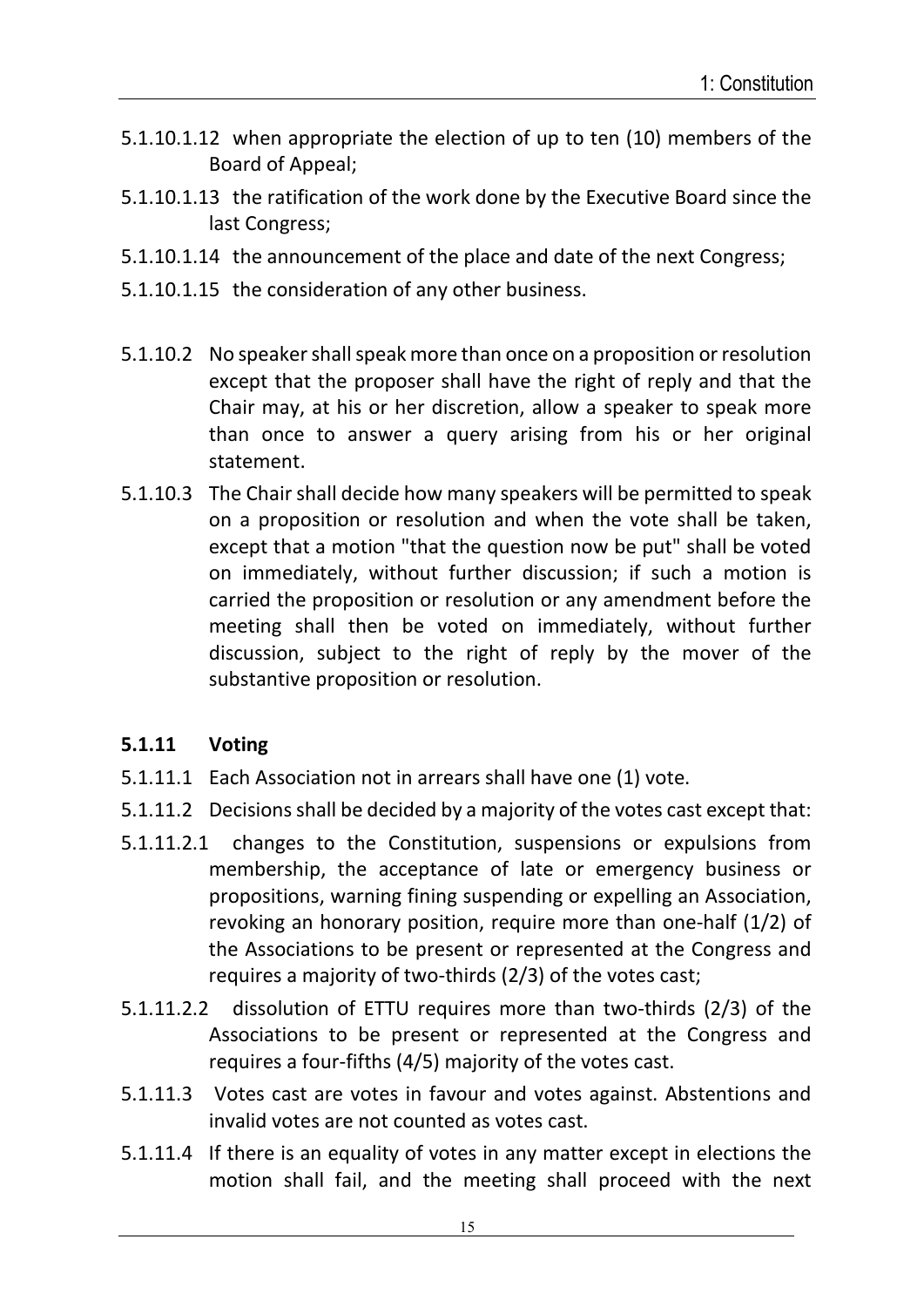business.

- 5.1.11.5 Voting other than in elections shall be either by a show of hands, by electronic device, by roll call or by secret ballot, as decided by the Congress on a proposition by the Chair.
- 5.1.11.6 A number of delegates shall be nominated, for approval by the Congress, to act as scrutineers.
- 5.1.11.7 The appointed scrutineers are responsible for the correct organisation of a ballot including the distribution of ballot papers, the count of votes cast, the proclamation of the ballot result and the draw by lot in the event of a tie voting result in the second ballot of an election.

### **5.1.12 Elections**

- 5.1.12.1 Voting in elections shall be by secret ballot. If there is only one candidate for a post, the congress may decide by acclamation, unless a delegate asks for a secret ballot.
- 5.1.12.2 Where there are more candidates or options for a post or posts than the number of vacancies, provided that the majority (more than 50%) is not reached, additional ballots will be required. In this case, at each successive ballot, the candidate or option obtaining the smallest number of votes shall be eliminated.
- 5.1.12.3 If there is a tie for the lowest number of votes, a further vote shall be held amongst them to determine who is eliminated, and if there is still a tie, the decision will be taken by a draw by lot.
- 5.1.12.4 Consecutive ballots will be organised until the election is decided.
- 5.1.12.5 At an election a ballot paper shall be considered valid only if the number of votes cast on this ballot equals the number of vacancies.

## **5.1.13 Extraordinary Congress**

- 5.1.13.1 An Extraordinary Congress shall be convened by the Executive Board or shall be convened within ten (10) weeks of receipt by the Secretary General of a requisition in writing submitted by not less than onefifth (1/5) of the Associations not in arrears.
- 5.1.13.2 The notice shall be sent to all Associations not later than a calendar month before the date of the meeting.
- 5.1.13.3 The requisition for an Extraordinary Congress shall specify the business for which the meeting is to be convened.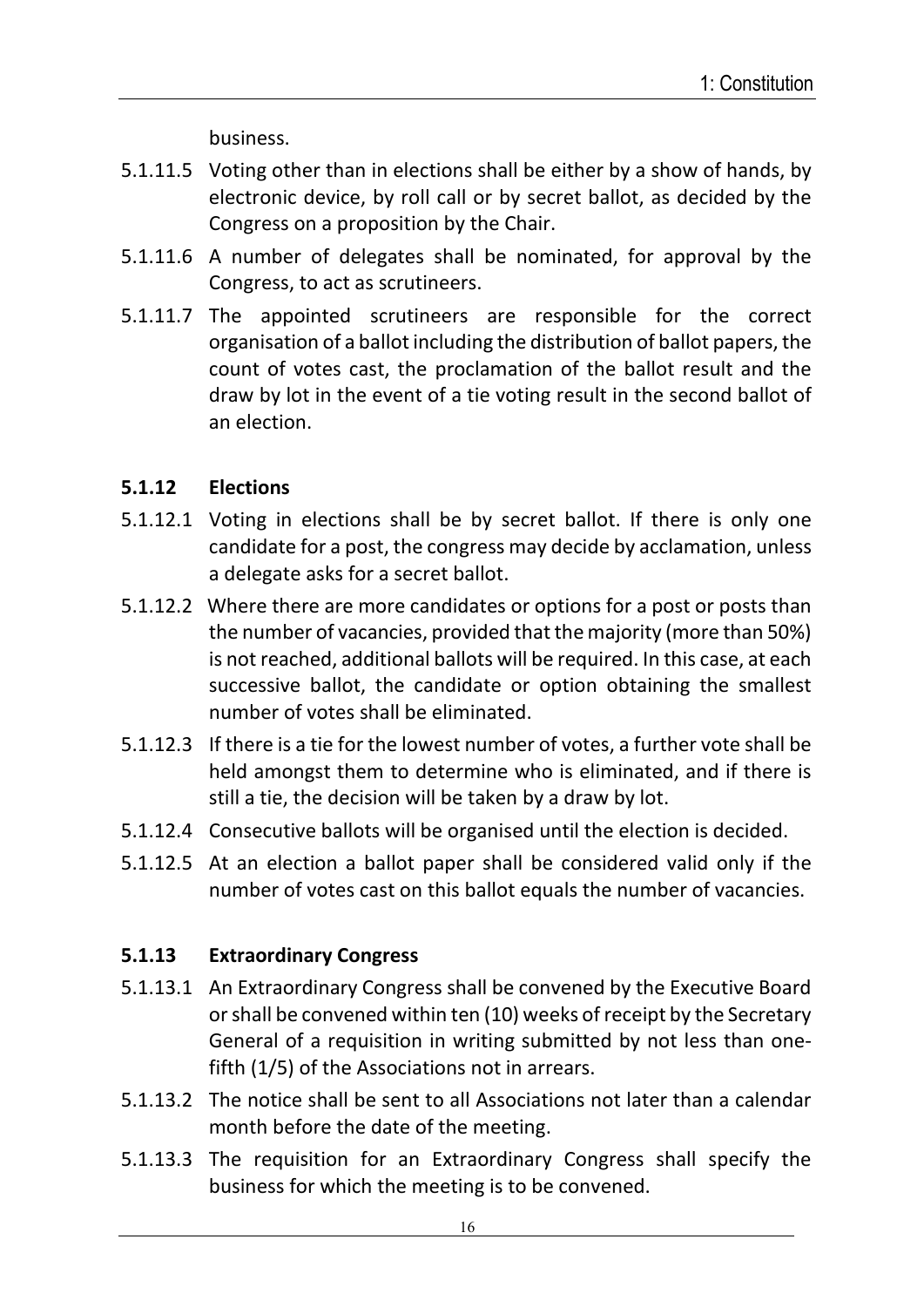### **5.2. EXECUTIVE BOARD**

- 5.2.1. The Executive Board has the following duties and responsibilities:
- 5.2.1.1 to determine the internal operations and procedures;
- 5.2.1.2 to appoint the Secretary General of ETTU;
- 5.2.1.3 to appoint the chair of the Board of Appeal among the members elected by the Congress;
- 5.2.1.3 to appoint the Committee chairs and members, Officials and working groups, except the chair and members of the Athletes Commission;
- 5.2.1.4 to impose disciplinary sanctions for inappropriate conducts and violation of the Constitution and Regulations which are not expressly attributed to another body within ETTU;
- 5.2.1.5 to determine the terms of reference for all Committees, Commissions, working groups or panels that the Executive Board may establish from time to time; .
- 5.2.1.6 to establish an ETTU strategic plan to be submitted to the Congress;
- 5.2.1.7 to appoint the bank accounts of ETTU and the persons with signature on them;
- 5.2.1.8 to decide a remuneration of the President or any elected Executive Board member, if applicable. Such decisions shall be minuted with specific mention of the names and amounts and shall be reflected in the annual budget and the annual statement of accounts;
- 5.2.1.9 to review all applications for new membership and make recommendations on acceptance to the Congress;
- 5.2.1.10 to submit propositions and resolutions to the Congress;
- 5.2.1.11 to define the use of the ETTU name and logo;
- 5.2.1.12 to represent ETTU in all juridical matters;
- 5.2.1.13 to deal with all other current or urgent business and to assume all responsibilities which are not expressly attributed to another body within ETTU.
- 5.2.2 The Executive Board shall consist of the President, the Deputy President, the Vice President for Finance and five (5) Vice Presidents, all from different Associations, and the chair of the Athletes Commission.
- 5.2.3 The Executive Board shall meet at least four (4) times a year and otherwise when convened by the President or at the request of three (3) Executive Board members shall be convened within thirty (30) days.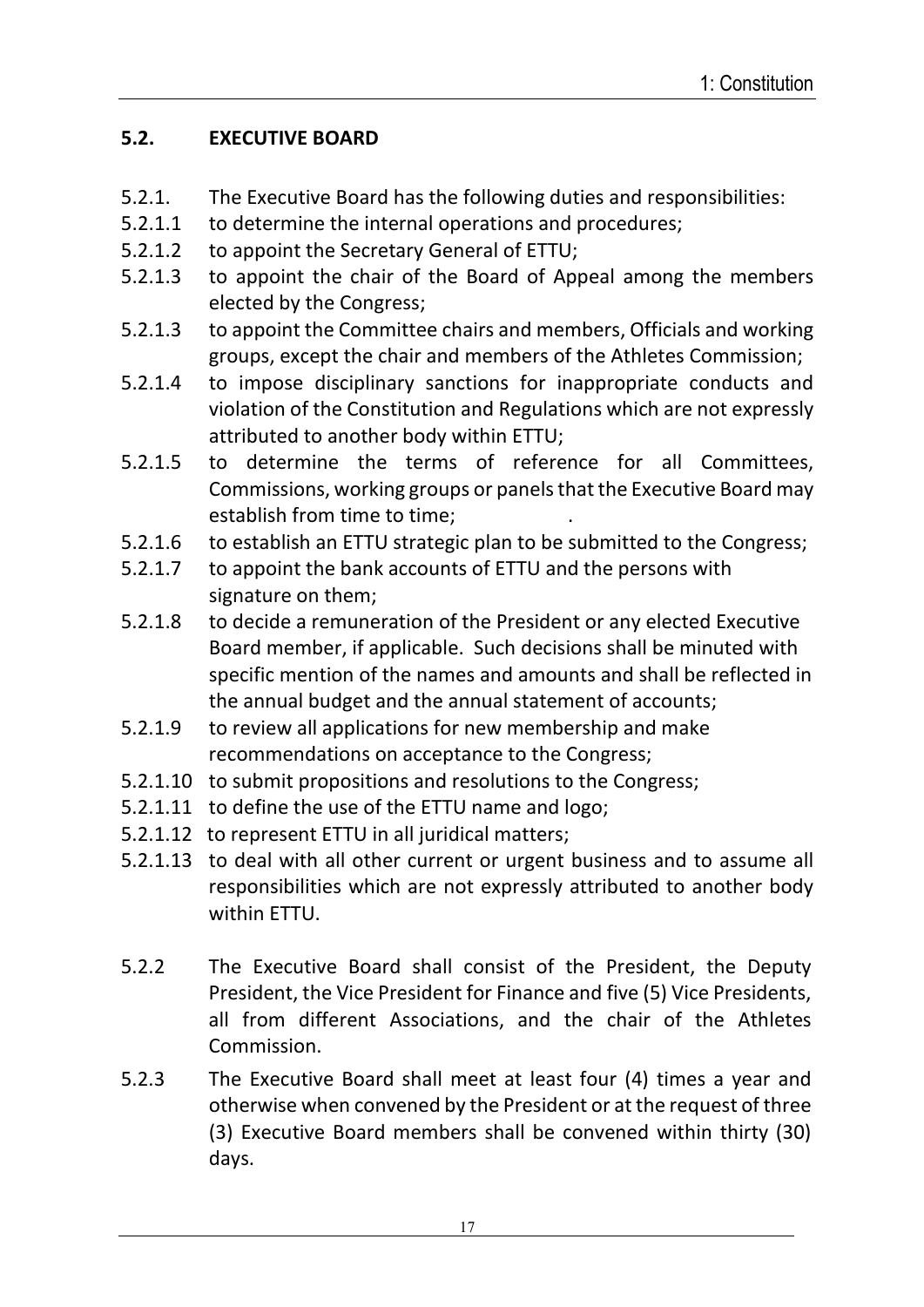### **5.3 ETTU MEMBERS OF THE ITTF BOARD OF DIRECTORS**

#### 5.3.1. **Appointments and Elections**

The ETTU members of the ITTF Board of Directors are elected by the Congress in the years of the Summer Olympic Games for a term of four (4) years; they are eligible for re-election twice.

The Deputy President shall ex-officio be appointed as an ETTU member of the ITTF Board of Directors, provided he/she accepts this appointment.

#### **5.4 VACANCIES**

- 5.4.1 If the President resigns or is unable to continue in office any longer, he or she shall be replaced by the Deputy President, until the first following Congress.
- 5.4.2 A vacancy arising in the post of Deputy President or Vice President for Finance shall be filled by a Vice President nominated by the President until the first following Congress.
- 5.4.3 A vacancy arising in the posts of Vice Presidents, ETTU members of the ITTF Board of Directors and Board of Appeal during the first three (3) years of the running term of office shall be filled by a majority of the votes cast at the next Congress for the remaining years of the running term.

### **5.5 COMMISSIONS, COMMITTEES AND OFFICIALS**

- 5.5.1ETTU has an Athletes Commission, elected by the athletes, and an Audit Commission elected by the Congress.
- 5.5.2Committees, Officials, working groups and panels may be appointed with, as a general rule, the following duties and tasks:
	- to deal with one or more particular aspects of the activities;
	- to advise and assist the Executive Board and the Secretary General on all practical and organisational issues related to those particular aspects of the activities, for which they are responsible.

### 5.5.3 The following committees and officials shall be appointed: Coaches Committee, Gender Equality Committee, Para Table Tennis Committee,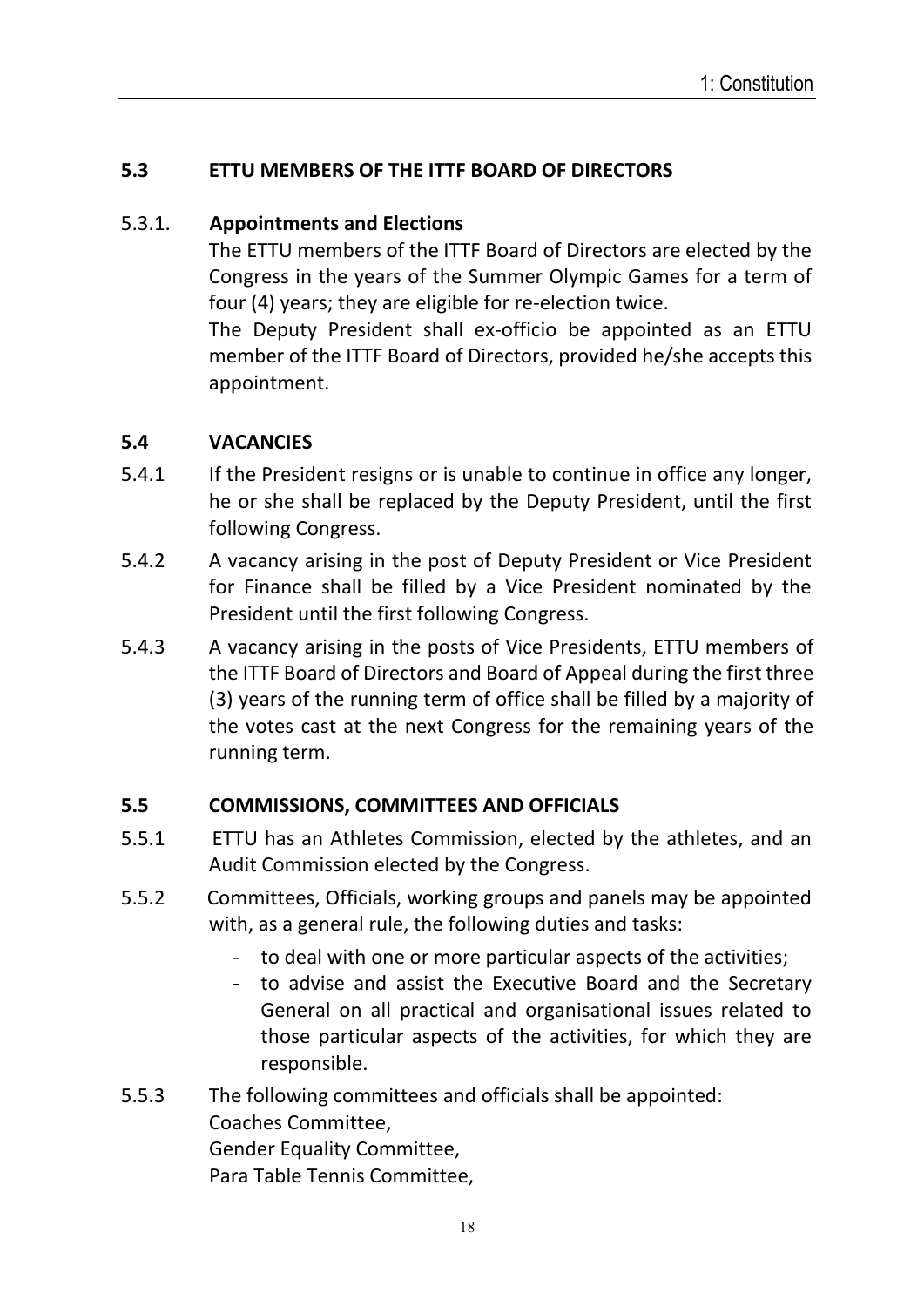Ranking Committee, Technical Committee, Umpires and Referees Committee, Veterans Committee, Youth Committee, Club Competitions Official, Medical and Anti-Doping Official, Medical and Sport Science Committee.

- 5.5.4 The number of persons serving as members on each Committee shall be determined by the Executive Board before the nomination of Committee members.
- 5.5.5 Committees shall normally conduct their business by correspondence.
- 5.5.6 The chair of each Committee and the Officials shall submit to the Executive Board an annual report of activities, drawing attention to any recommendations that the Committee or Official wishes to make; acceptance of the report shall not automatically imply acceptance of such recommendations.

### **5.6 ELIGIBILITY FOR OFFICE**

- 5.6.1 Nominations for President, Deputy President, Vice President for Finance, the Vice Presidents, ETTU members of the ITTF Board of Directors, and Committees may be made only by the Association of which the nominee is a member and eligible according to the provisions of 5.1.6.1.
- 5.6.2 No more than one (1) person from an Association shall be nominated for the Executive Board and no one shall be nominated for more than one (1) post of the Executive Board.
- 5.6.3 A member of an Association that is in arrears shall not be eligible for election.
- 5.6.4 All ETTU members of the ITTF Board of Directors shall be from different Associations.
- 5.6.5 No person shall serve at the same time as a member of more than one (1) Committee and no more than four (4) such posts shall be occupied by members of an Association.
- 5.6.6 No member of the Executive Board shall serve on a Committee.
- 5.6.7 A person connected in any way with the manufacture, sale or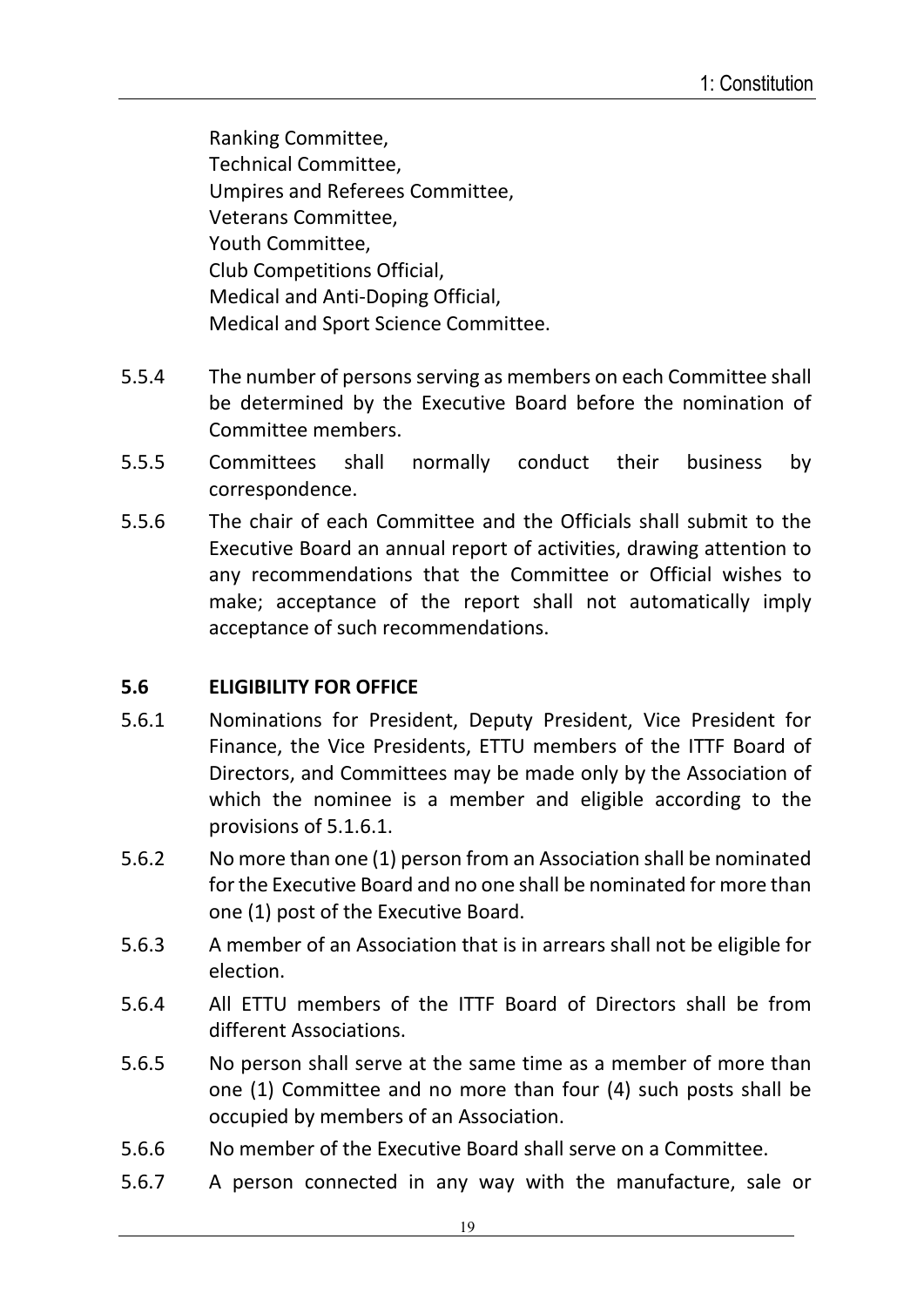endorsement of table tennis equipment or with consultation on such equipment:

- 5.6.7.1 shall not be eligible as a member of the Executive Board, with the exception of the Athletes Commission chair;
- 5.6.7.2 may serve on a Committee but shall withdraw from a meeting or abstain from voting on an issue if so requested by a majority of the meeting that he or she is attending.

### **5.7 CONFLICT OF INTEREST**

- 5.7.1 Members of an ETTU decision-making body shall avoid any situation that could lead to a conflict of interest or perceived conflict of interest. Any actual, perceived or potential conflict of interest shall be declared and action taken by the individual to remove himself/herself from the situation where a conflict may arise. It is the personal responsibility of each person to avoid any case of conflict of interest.
- 5.7.2 ETTU conflicts of interest policy will set out the procedure for identifying and managing conflicts and potential conflicts of interests or duty affecting all persons involved in the administration of ETTU and its business.

## **5.8 PROPER CONDUCT**

- 5.8.1 All members of constitutional bodies shall carry out the duties in a proper and independent way, for the best interests of table tennis in Europe, without regard to the particular interests of his/her nominating Association.
- 5.8.2 Where the Executive Board considers a member of a constitutional body to have committed a gross or serious dereliction of duty or an act of improper conduct, it may, with a two-thirds (2/3) majority of the votes cast:

suspend an elected member of a constitutional body until the next Congress meeting, where the Congress shall take a definitive decision upon the continuation of the suspension;

remove from office an appointed member of a constitutional body and appoint a replacement member for the remaining period of the running term.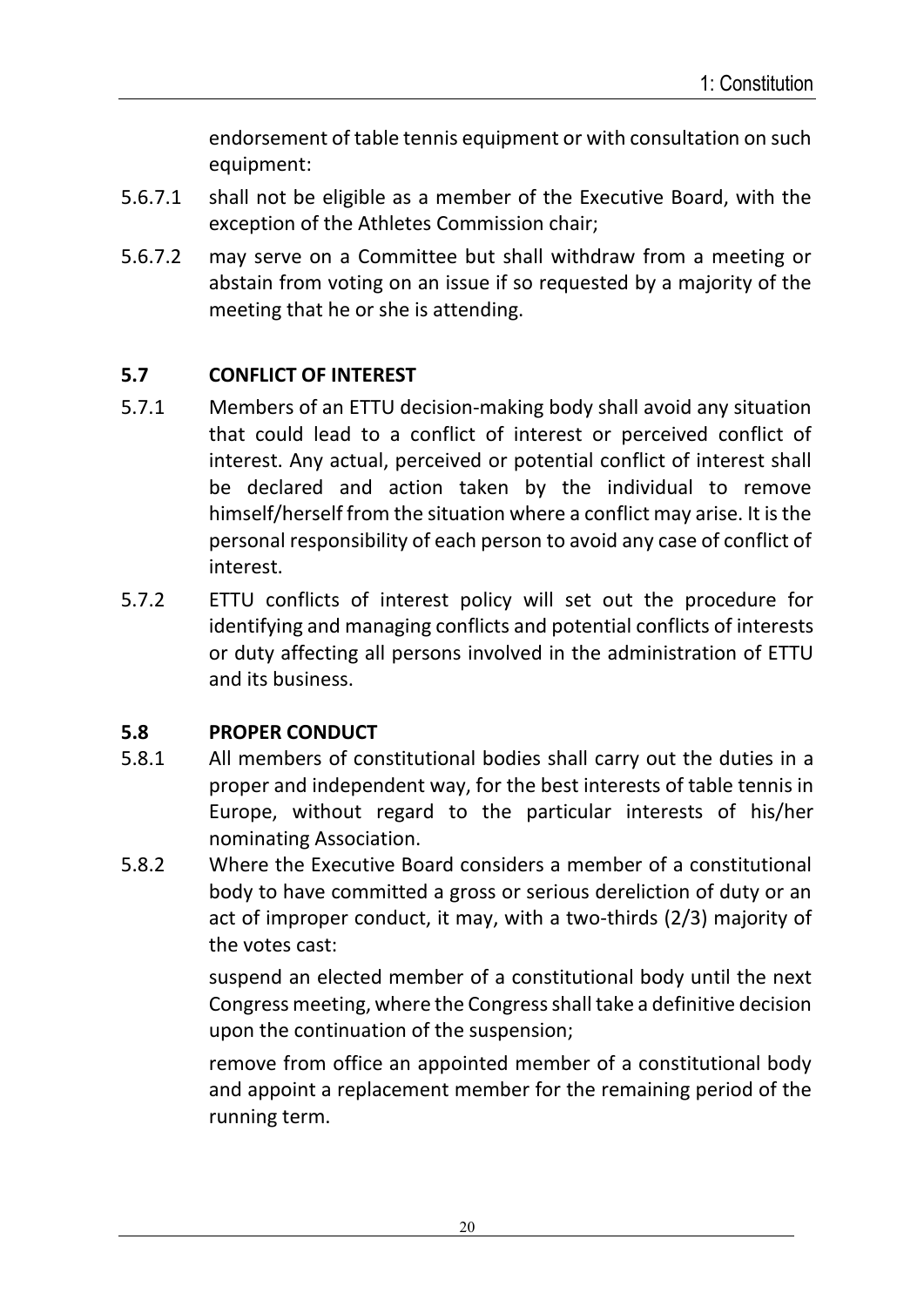### **5.9 CHANGES TO RULES**

- 5.9.1 Rule change propositions and resolutions may be submitted to the Congress by Associations and the Executive Board.
- 5.9.2 Rule change propositions to be considered at a Congress shall reach ETTU not later than three (3) months before the date of the Congress.
- 5.9.3 Amendments to the Constitution and the Regulations shall be made only at a Congress or an Extraordinary Congress.
- 5.9.4 Details of all rule change propositions shall be published in the agenda of the Congress at which they are to be considered.
- 5.9.5 The implementation date of each change shall be specified; if there is no such specification, the change shall take effect from  $1<sup>st</sup>$  January of the following year once a decision is taken.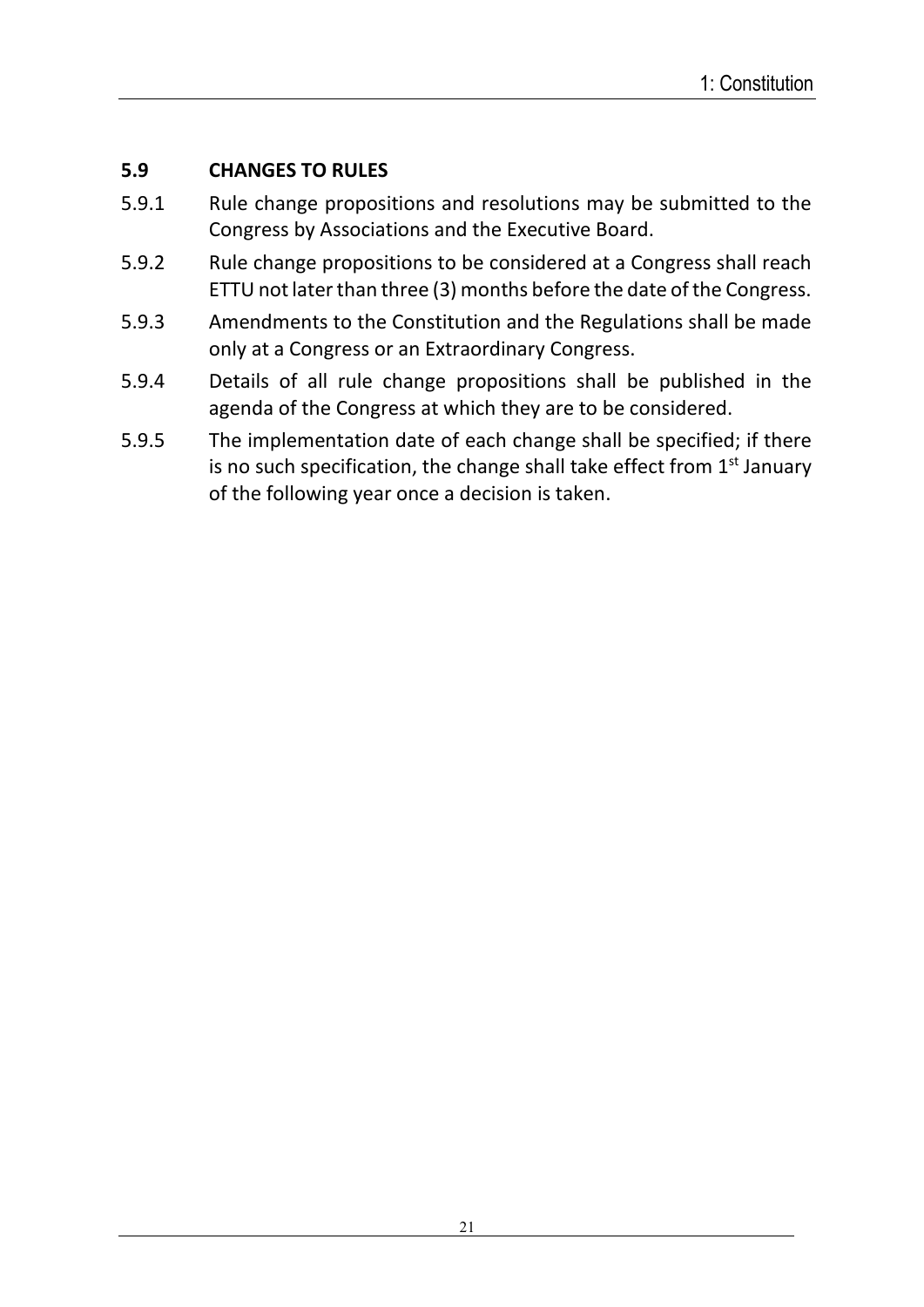# **CHAPTER 6. ADMINISTRATIVE ISSUES**

### **6.1 MANAGEMENT STAFF**

- 6.1.1 The Executive Board shall appoint management staff on agreed terms and conditions.
- 6.1.2 A Secretary General shall be appointed by the Executive Board and shall be responsible for the direction and supervision of ETTU's professional structure and programmes.
- 6.1.3 The Executive Board may delegate, fully or partly, one or more of its duties and responsibilities to the Secretary General.
- 6.1.4 The Secretary General may appoint a staff member to serve as coordinator of a committee.
- 6.1.5 The Secretary General shall employ such other staff as are deemed necessary following Executive Board approval, taking into consideration the ETTU annual budget and according to the ETTU open recruitment policy.

### **6.2 ADMINISTRATION**

### 6.2.1 **Office**

6.2.1.1 The ETTU head office shall be in a place appointed by resolution of the Congress proposed by the Executive Board.

#### 6.2.2 **Languages**

- 6.2.2.1 The correspondence and proceedings of ETTU shall be conducted in English.
- 6.2.2.2 All languages of ETTU members are equally official and representatives shall be entitled to address ETTU meetings in their own language, subject to their provision of interpretation into a working language fixed for use at that meeting.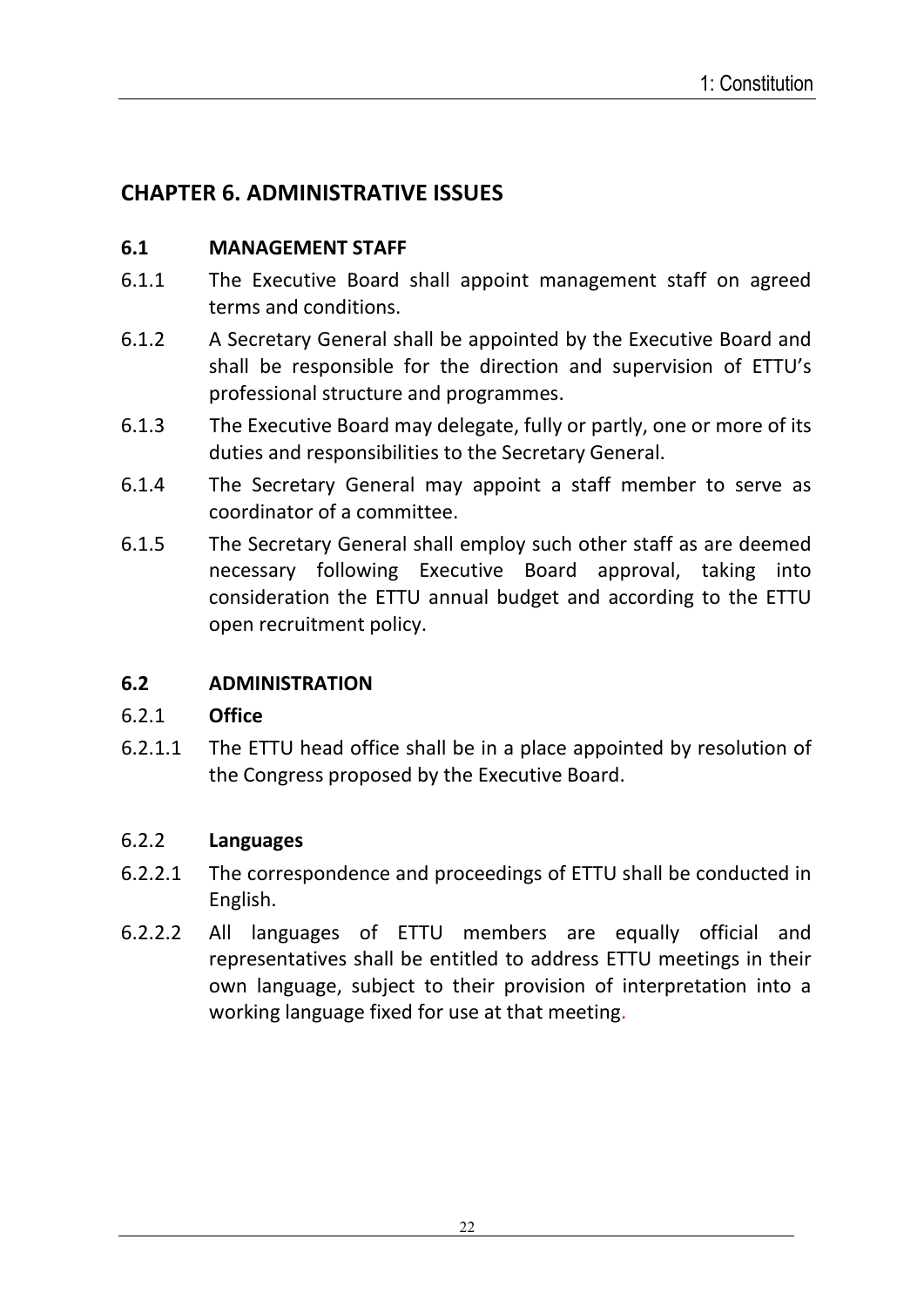# **CHAPTER 7. CONTRACTUAL AND FINANCIAL PROVISIONS**

#### **7.1 CONTRACTS**

7.1.1 ETTU is legally engaged as follows:

 a) for matters with financial implications, by the common signature of the President (or in his/her absence, the Deputy President) and the Vice President for Finance (or in his/her absence, the Secretary General);

 b) for matters without financial implications, by the common signature of the President (or in his/her absence, the Deputy President) and the Vice President for Finance or a Vice President or the Secretary General.

### **7.2 ACCOUNTS**

- 7.2.1 The financial year of ETTU shall be from  $1<sup>st</sup>$  January to  $31<sup>st</sup>$  December. The financial accounts shall be held in Euro and shall be managed and comply with the requirements of the accepted European accounting standards applicable.
- 7.2.2 The Vice President for Finance shall ensure that an annual statement of accounts be prepared, which shall be an audit review by professional auditors, and that a yearly estimate of income and expenditure (budget) be presented.
- 7.2.3 The auditor shall be appointed by the Congress, for a term of four (4) years, and shall be eligible for re-appointment.
- 7.2.4 The bank accounts of ETTU shall be held at banks appointed by resolution of the Executive Board.
- 7.2.5 The power of signature on ETTU bank accounts should be restricted to ETTU operational staff and decided by the Executive Board. Individual signatures on any ETTU bank account shall be avoided.

### **7.3 AUDIT COMMISSION**

- 7.3.1 The Audit Commission shall be composed of at least three (3) members from three (3) different Associations elected by the Congress.
- 7.3.2 The financial statements shall be subject to an internal audit by the Audit Commission. The Commission shall make a report of its activities to the Congress.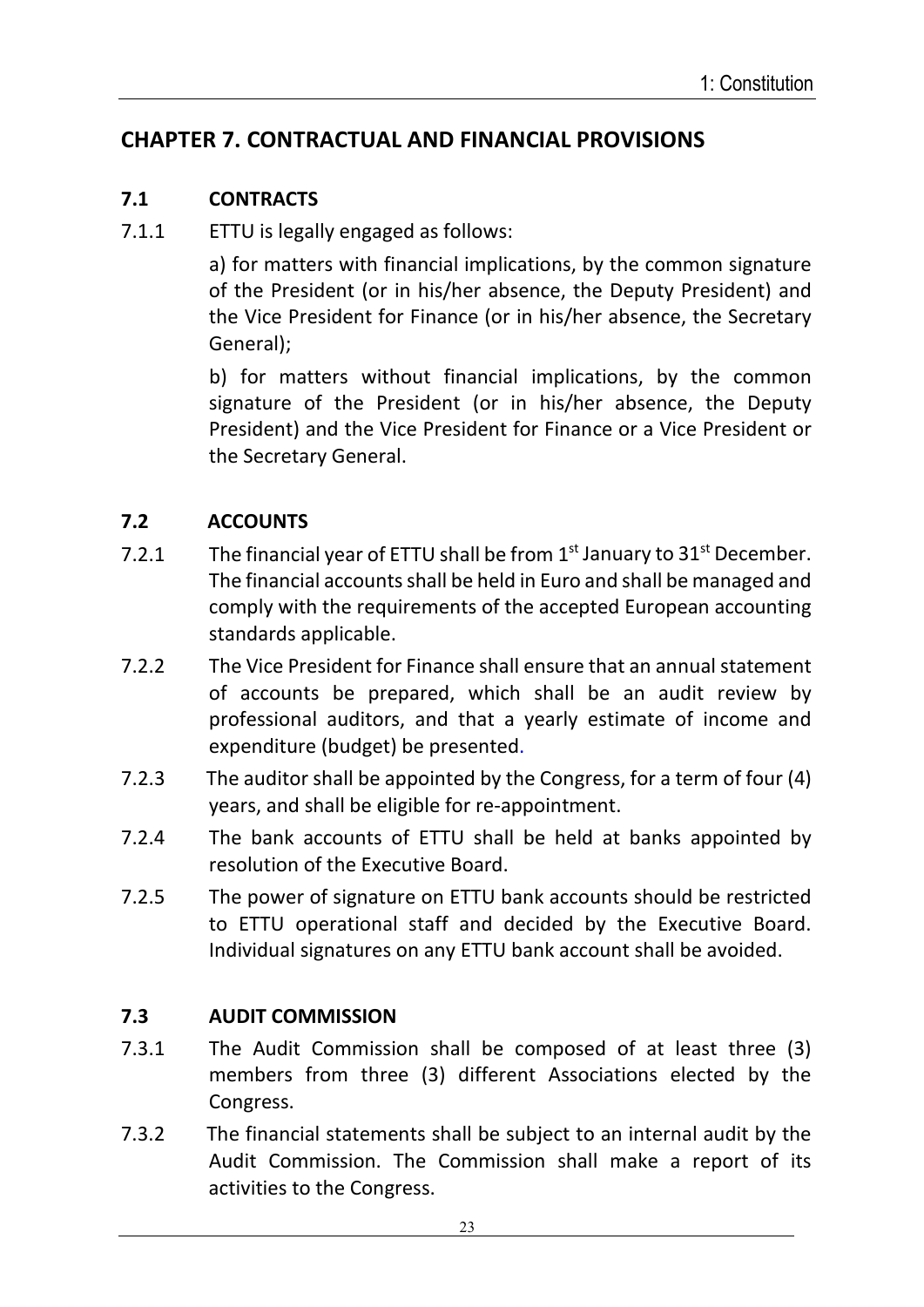### **7.4 SUBSCRIPTIONS**

- 7.4.1 Each Association shall pay an annual subscription as determined by the Congress.
- 7.4.2 The first subscription shall be paid with the application for membership and subsequent subscriptions shall be due on 1st January of each year.
- 7.4.3 An Association shall be in arrears if its subscription has not been paid by  $31<sup>st</sup>$  December of the year in which it is due.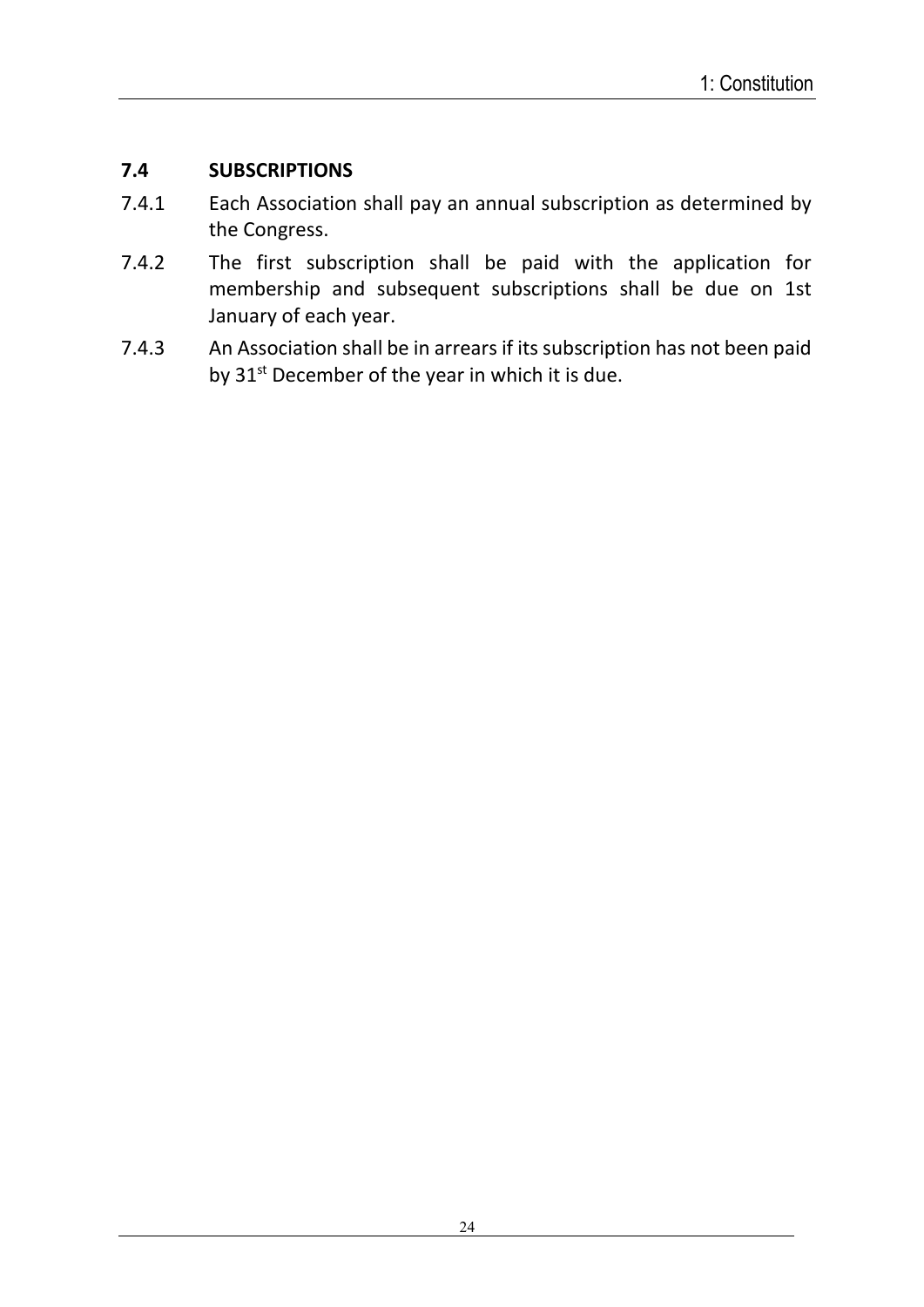# **CHAPTER 8. JUDICIAL PROVISIONS**

#### **8.1 JUDICIAL BODIES**

8.1.1 The following bodies of ETTU have judicial powers:

 the Congress and the Extraordinary Congress, the Executive Board, the Secretary General, the Club Competitions Official, the Board of Appeal.

#### **8.2 PROCEDURAL RULES APPLICABLE TO THE JUDICIAL BODIES**

- 8.2.1 The judicial bodies of ETTU shall provide fair procedures to all parties involved and shall respect their fundamental rights. They recognise in particular:
- 8.2.1.1 that any person acting with ETTU will not participate in any interaction which could influence an outcome or decision relative to any specific matter if the person has a conflict of interest according to the ITTF Code of Ethics;
- 8.2.1.2 the right of the person or Association to know the charge and to examine the relevant file;
- 8.2.1.3 the right to know the sanctions which might be imposed;
- 8.2.1.4 the right to be heard, to present a defence, to produce evidence and to be assisted by counsel at their own expense;
- 8.2.1.5 the right to present an appeal to any judicial decision.

### **8.3 BOARD OF APPEAL**

- 8.3.1 The Board of Appeal consists of up to ten (10) members elected by the Congress. The members shall have a juridical education or experience in juridical matters; the Executive Board appoints a member with a juridical qualification as chair.
- 8.3.2 A member of the Board of Appeal shall not hold nor take a position in the other judicial bodies nor in any other constitutional body.
- 8.3.3 The chair appoints at least three (3) of the members to each case brought forward to the Board of Appeal.
- 8.3.4 The seat of the Board of Appeal is set in the ETTU head office.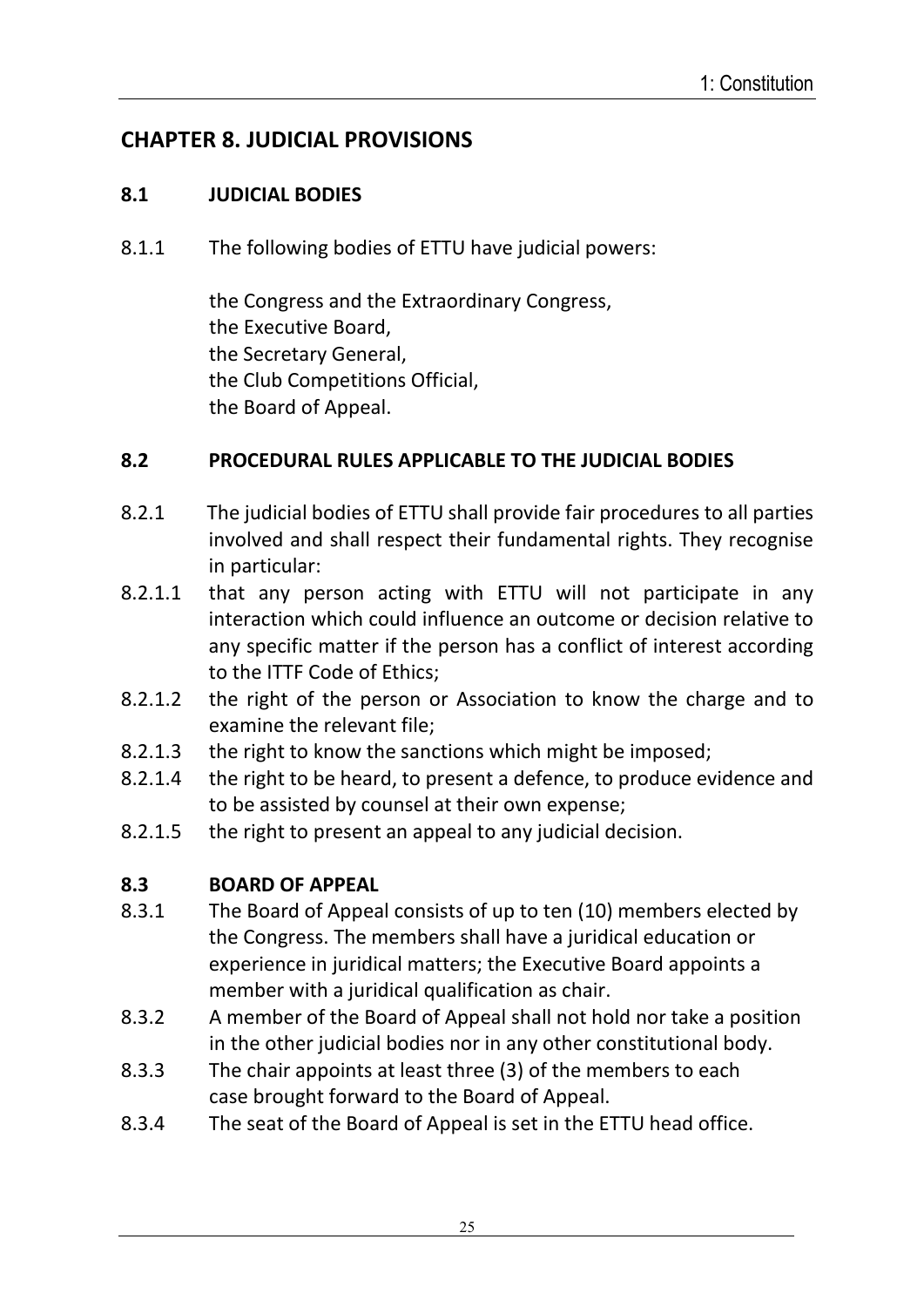- 8.3.5 The Board of Appeal is provided with the power to take final decision on any appeal put forward against a decision taken by the judicial bodies in ETTU.
- 8.3.6 The provisions and rules governing the legal procedures of the Board of Appeal are specified in annex A: rules governing the legal procedure of the Board of Appeal and annex B: catalogue of disciplinary sanctions, and the annexes are to be considered as an integral part of the Constitution.

## **8.4. COURT OF ARBITRATION FOR SPORT (CAS)**

8.4.1 ETTU recognises the Court of Arbitration for Sport (CAS) with headquarters in Lausanne (Switzerland) to resolve disputes arising from this Constitution or other ETTU rules and regulations, or decisions of ETTU which cannot be settled by the ETTU appeals process. The parties concerned shall undertake to comply with the Statutes and procedural rules of this Court of Arbitration for Sport and to accept and enforce its decisions, which are final.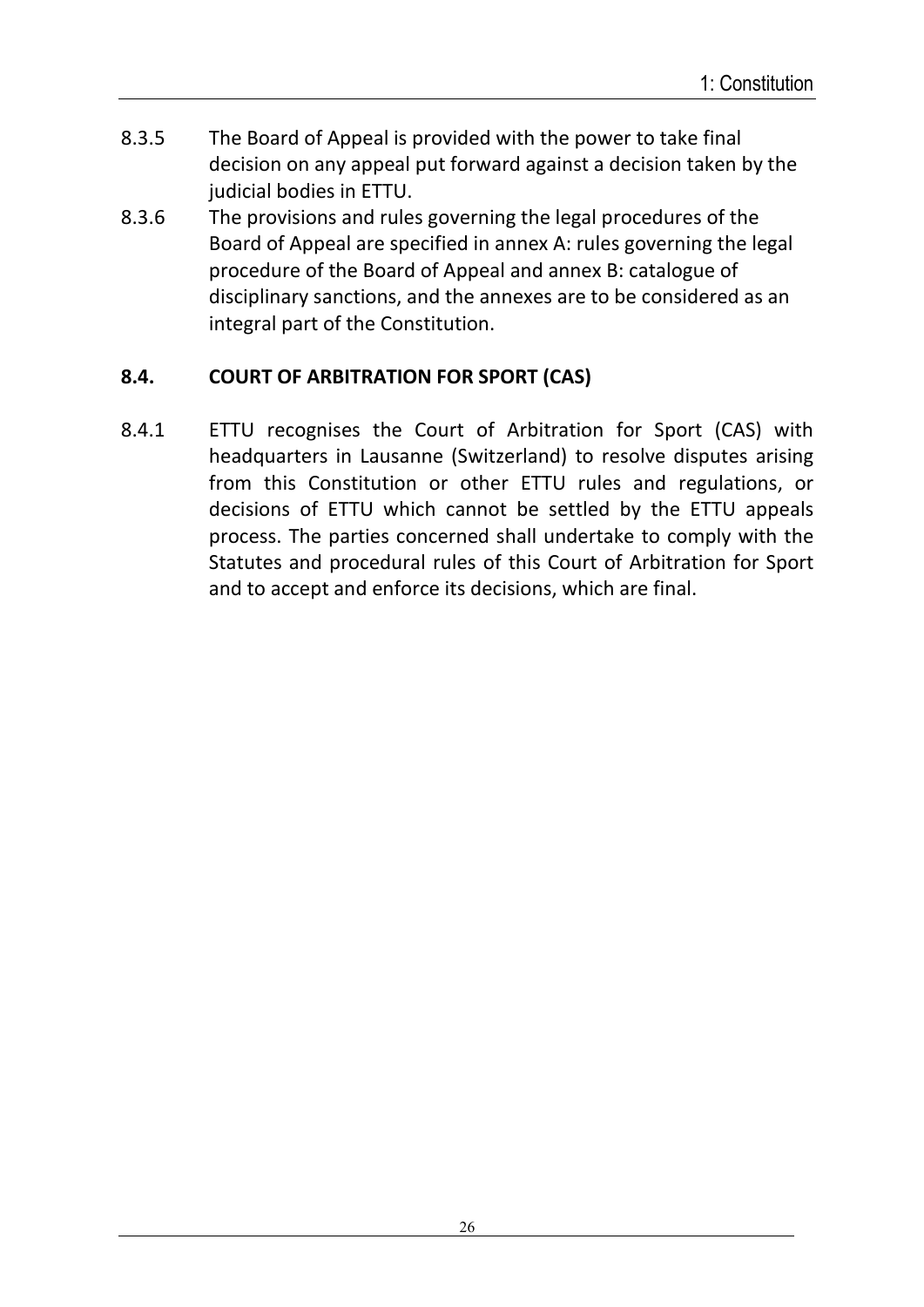## **CHAPTER 9. FINAL PROVISIONS**

#### **9.1 DISSOLUTION**

- 9.1.1 ETTU shall not be dissolved other than at a Dissolution Congress specially convened for the purpose.
- 9.1.2 The balance of funds in hand at the time of dissolution shall be divided equally among the Associations not at that time in arrears.

#### **9.2 CONCLUDING PROVISION**

9.2.1 This Constitution was approved effective  $1<sup>st</sup>$  January 2020 by the ETTU Congress at Nantes France, 4<sup>th</sup> September 2019.

#### Note 1

Pursuant to the relating unanimous decision of the Congress at its Meeting on 27<sup>th</sup> April 1997 in Manchester England, ETTU has been incorporated in Luxembourg as a non-profit-making association (' association sans but lucrative', abbreviated as 'a.s.b.l.'). The Luxembourg law of 21<sup>st</sup> April 1928 (the 'LAW'), in its version as amended afterwards, is applicable, or any other Luxembourg law which may regulate non-profit-making associations.

Following the deposit and the registration of the Constitution, the address of the Seat and the list of the member Associations, with the head of the Luxembourg 'Registre de Commerce et des Sociétés', ETTU has been granted civil and juridical personality as from 19<sup>th</sup> February 1993 (date on which the Constitution has been published in the Luxembourg 'MEMORIAL - Recueil Spécial des Sociétés et Associations').

In order to uphold the civil and juridical personality of ETTU, the Secretary General shall notify the head of the Luxembourg 'Registre de Commerce et des Sociétés' of all changes to the Constitution, to the Seat, to the list of the member Associations as well as to the members of the Executive Board or to their addresses, latest within three months after the Congress Meeting where the relating changes have been decided or ratified.

Ensure the publication in the Luxembourg 'MEMORIAL - Recueil Spécial des Sociétés et Associations' of all amendments to the Constitution, latest within three months after the Congress Meeting where such amendments have been adopted.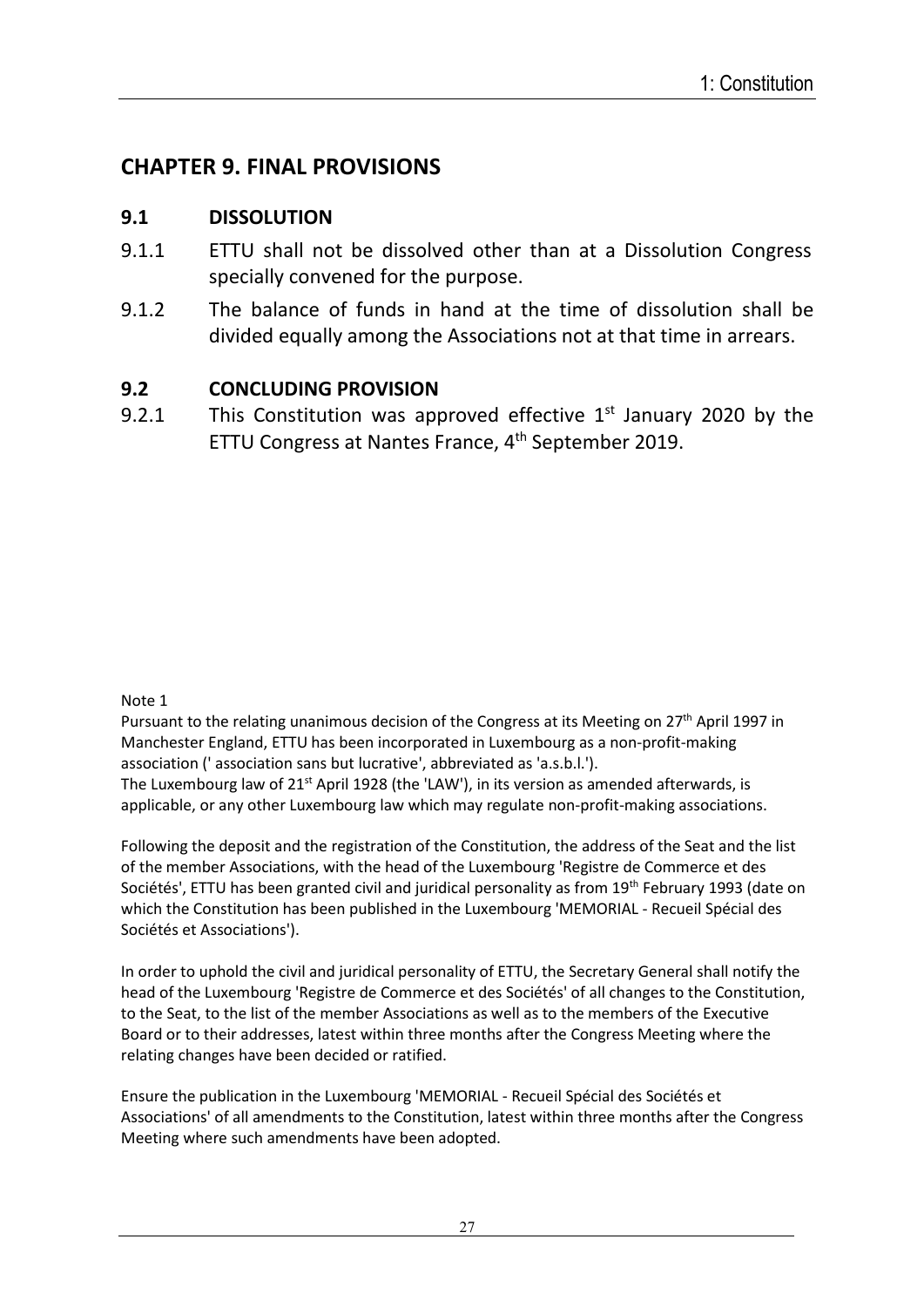## **Annex A**

# **Rules governing the legal procedure of the Board of Appeal**

The Board (BoA) may respectively:

## **1. Competencies**

**1.1**.

- confirm, reject or modify a juridical decision made by one of the ETTU judicial bodies.

- consider questions of interpretation of the Constitution or the Regulations, so far as such questions arise in a case brought forward to the Board.

**1.2** Any Member Association or, in the case of a Club-Event, any club affiliated to a Member Association is entitled to lodge a case either on its own behalf or on behalf of one of its members, as e.g. an official or a player affiliated to it or being otherwise under its authority.

**1.3** The claims of the parties are not binding on the BoA, which may alter a decision even to the disadvantage of the party lodging the appeal or of any other party.

**1.4** The decisions of the BoA shall be final and binding to all parties concerned.

**1.5** An appeal shall have no delaying effect, except for financial matters and for fines.

# **2. Holding court**

The BoA shall hold court whenever its Chair considers it either necessary or required according to relevant regulations. The Chair appoints the members for each case taking into consideration, that there will be no conflict of interest for the members to make a judgement in the case. At least three members have to be appointed in each case.

## **3. Language**

In relation with a lodged case, the BoA as well as all other parties concerned by or involved in the case shall make use exclusively of the official Language.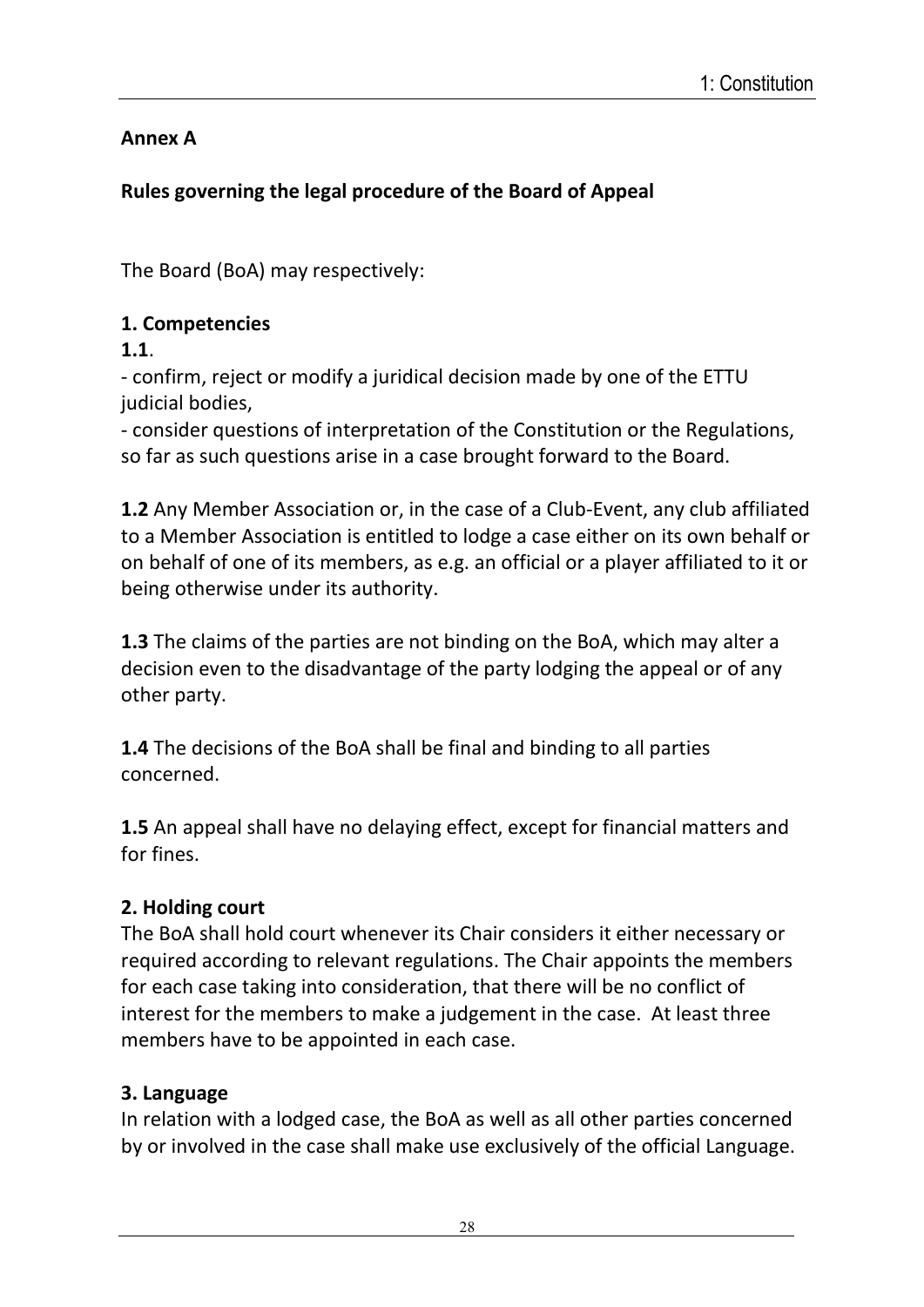## **4. Challenge of Judges**

If the nominating Member Association of a member of the Board or a club of this nominating Member Association is involved in a case or if there of other reasons can be anticipated a conflict of interests, then the member concerned shall not take part neither in the procedure to settle the case nor in the relating decision making process.

### **5. Time limits and deadlines**

A case lodged to the BoA by either a Member Association or a club shall be submitted to the Secretariat, strictly respecting the applicable deadlines as laid down in the respectively relevant Regulation.

At the time of lodging a case, the lodging party shall simultaneously submit to the Secretariat all supporting documents and arguments relevant for and concerning the case.

### **6. Conformity issues**

Upon the relating decision of the Board Chair, a case may not be accepted, if it is not submitted in conformity with the provisions of the Constitution, the Regulations or the present rules.

## **7. Costs**

The costs of the procedure of the BoA shall include the actual expenses and the lodging fee of 1,000 EUR. This latter fee shall be paid into the ETTU bank account mentioned in the Handbook and has to be received by the ETTU within eight (8) days of the submission of the case.

Principally, actual expenses arising from the BoA instance, except for legal assistance, shall be charged to the guilty party in full or in part, according to the judgement of the case. Moreover, a party that by its behavior has caused additional or superfluous expenses may be held responsible for part or all of such expenses, regardless of the judgement.

The BoA shall decide on the procedure's costs and on the eventual return of the lodging fee. It shall also apportion the costs among the parties as it deems fit. If a frivolous or irresponsible case is lodged, the BoA may as well decide to retain an additional amount of maximum 500 EUR. No payment of interest shall be made on return of the lodging fee.

In any case, the Member Association concerned is responsible for covering the costs of the procedure for any case lodged to the BoA either by itself or by one of its clubs.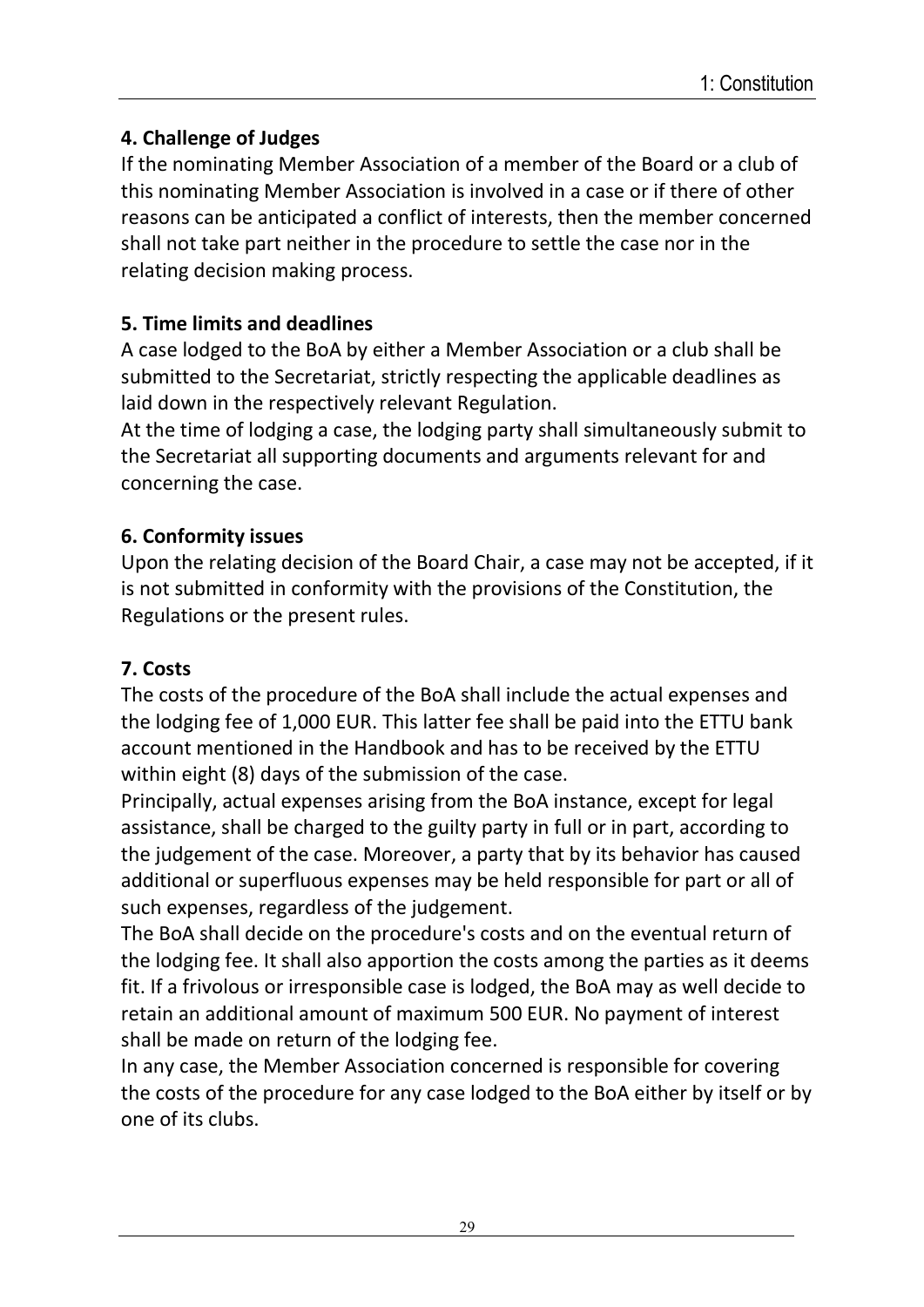## **8. Preliminary procedure**

The preliminary part of the proceedings shall be in writing, the Secretary General being responsible for the compilation of the case file.

As all the parties concerned by a case must have the possibility to examine the documents and

arguments relating to the case, the case file shall at least contain the following:

a) the lodging application;

- b) a detailed report of the facts;
- c) the conclusions and their motivation;

d) the case relevant documents.

# **9. Reply**

Through the intermediary of the Secretary General, the BoA shall inform the opposing or accused

party (parties) within fifteen (15) days of the case lodging. The provisions of annex A.8 shall also apply to the reply and the relevant documents which are in hands of the opposing or accused party (parties) shall be attached to this reply as well.

The BoA Chair shall take all necessary steps to speed up the settlement of a case as much as possible.

# **10. Means of evidence**

It is obligatory for any party concerned by or involved in a lodged case to provide the BoA with the whole as well as the correct information on any request of interest and to provide any requested information at the earliest convenience.

The BoA may extend its investigations to include facts that have not been put forward by the parties concerned, but which may have an influence on the judgement of the case.

# **11. Debates and presence of the parties**

Following the exchange of the supporting documents, the BoA Chair shall, if she/he considers it necessary, fix a date for debates at the shortest possible notice.

Any parties concerned by a case shall have the right to be present or represented at the debates of that case, if any, up to the resolution of the judgement. Only persons officially accredited or nominated by a Member Association or – eventually - by a club shall have the right to represent the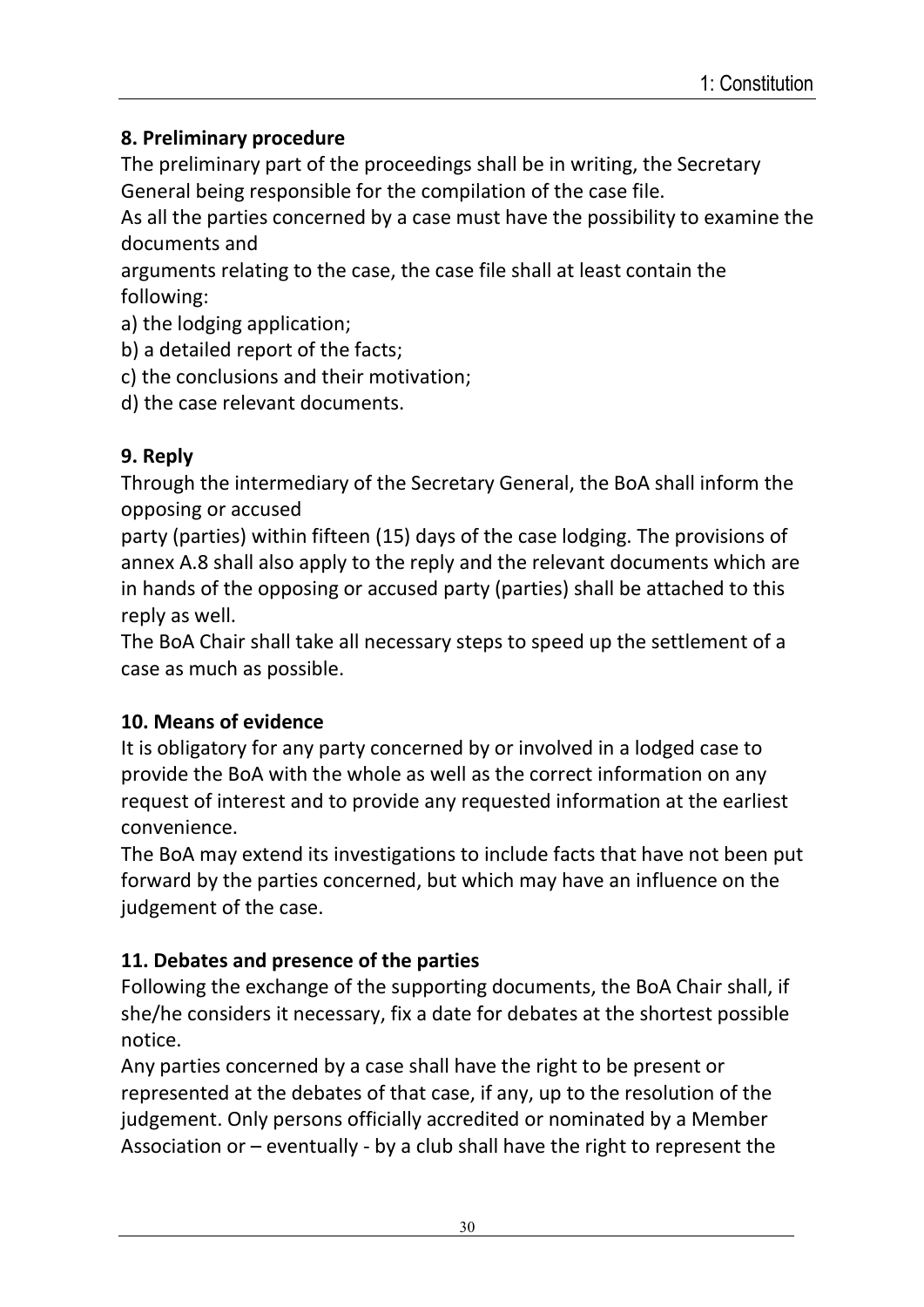Association or the club concerned. The BoA is competent to decide all questions concerning the representation of any party.

The procedure of the BoA as well as its judgement shall also be valid in the absence of one or more of the summoned parties. The parties concerned by a case shall be allowed to express their point of view. The parties may on that occasion complete the conclusions made in their submission. The BoA may order a confrontation of parties. Any eventual refusal to submit to such confrontation shall be freely judged by the BoA.

If the circumstances so require, the BoA may postpone the debates and decree all measures which it may consider appropriate to enlighten the case. After the oral declarations, the debates are closed and the BoA shall pass its judgement in justice and fairness.

### **12. Decisions**

Decisions shall be taken with the majority of the votes cast.

To be valid, a decision of the BoA must have been taken by at least three (3) of its members.

The members of the BoA are bound to secrecy in so far as the resolutions of the BoA are concerned.

Communication and validity of the judgement:

The BoA judgement shall also be forwarded, via the Secretariat, to the parties concerned in writing.

The BoA judgement shall come into force either with the dispatching of the written communication or on any other date as settled by the BoA. The motivation of the judgement shall be briefly confirmed in writing.

The BoA may make public and briefly motivate decisions concerning matters of principle or particularly relevant cases.

## **13. Revision of the judgement**

Parties involved in a case settled by the BoA may request a revision of the relating judgement if new facts or new circumstances have emerged, which have not been not known at the time of the BoA resolutions. This request, including detailed information, has to be sent via the Secretariat to the BoA Chair, who shall decide upon the appropriateness of a new settlement of the case.

The decisions of the BoA shall be final and binding to all parties concerned.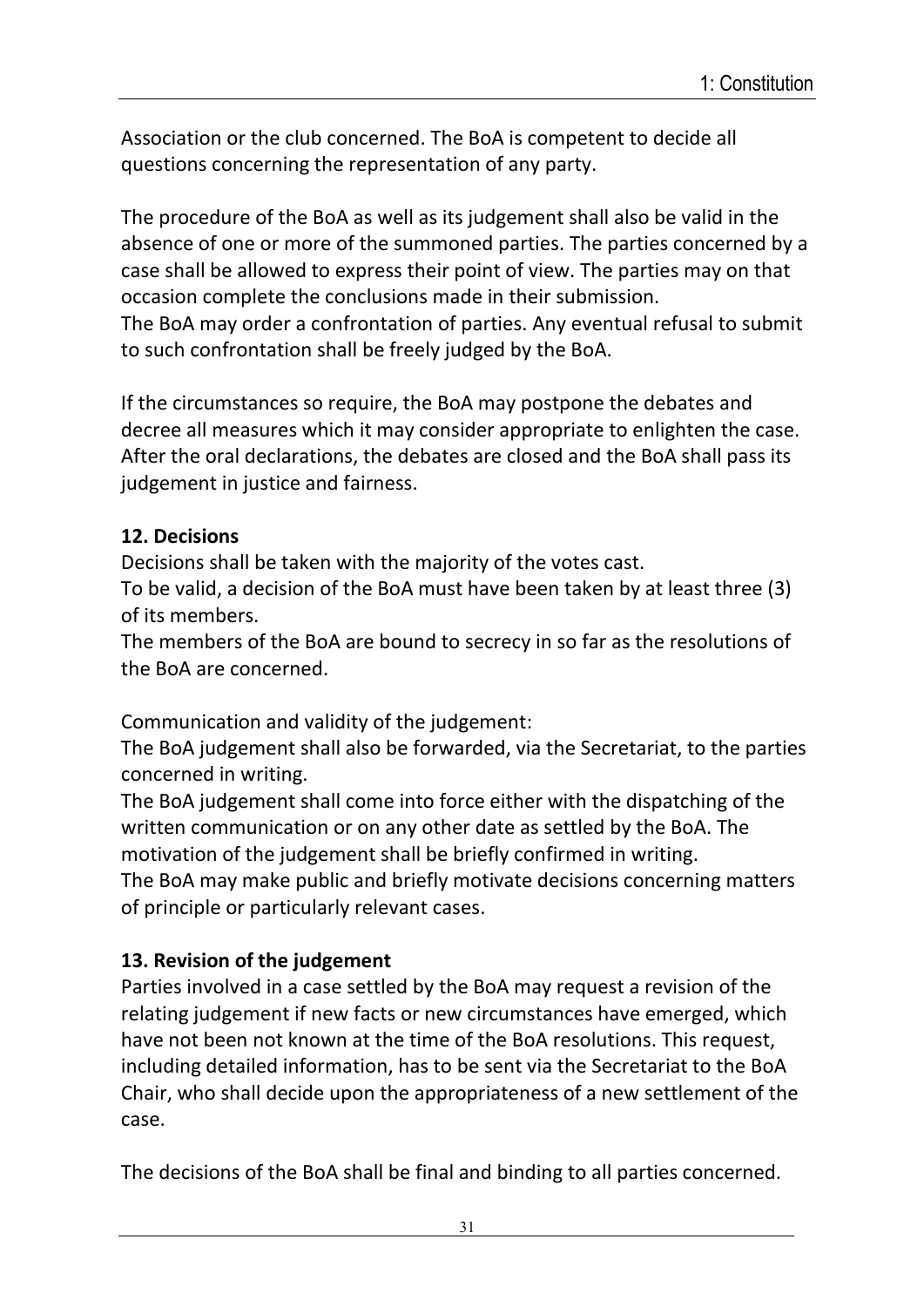# **Annex B**

## **Catalogue of Disciplinary Sanctions**

# **1. General provisions**

1.1 Member Associations, clubs, club teams, players and coaches, as well as umpires and other persons fulfilling an official task at a Competition (= officials) shall all behave in accordance with the principles of loyalty, integrity and sporting spirit.

1.2 Any Member Association, club, club team, player, coach or official may be sanctioned in the case of a violation of the Constitution, the Regulations or the official decisions of relevant Authorities.

1.3 In any case, any Member Association is fully responsible for the clubs, club teams, players, coaches, officials and other persons representing it, affiliated to it or otherwise under its authority.

1.4 The judicial bodies may impose disciplinary measures and sanctions according to their jurisdiction after the Constitution and regulations either to the present 'Catalogue of Disciplinary Sanctions' or to other relevant Regulations.

# **2. Disciplinary sanctions in direct connection with Competitions**

2.1 There are two types of competitions to be distinguished:

a) 'short-term' competitions, as e.g. tournaments, staged at one venue and played continuously,

b) 'long-term' competitions, as e.g. leagues, played at different venues and at different times,

throughout a major part of one or more playing seasons.

Protests and appeals shall be made as follows:

- at 'short-term' Competitions: according to the relevant ITTF rules or regulations;

- at 'long-term' Competitions: according to the respectively relevant Regulations.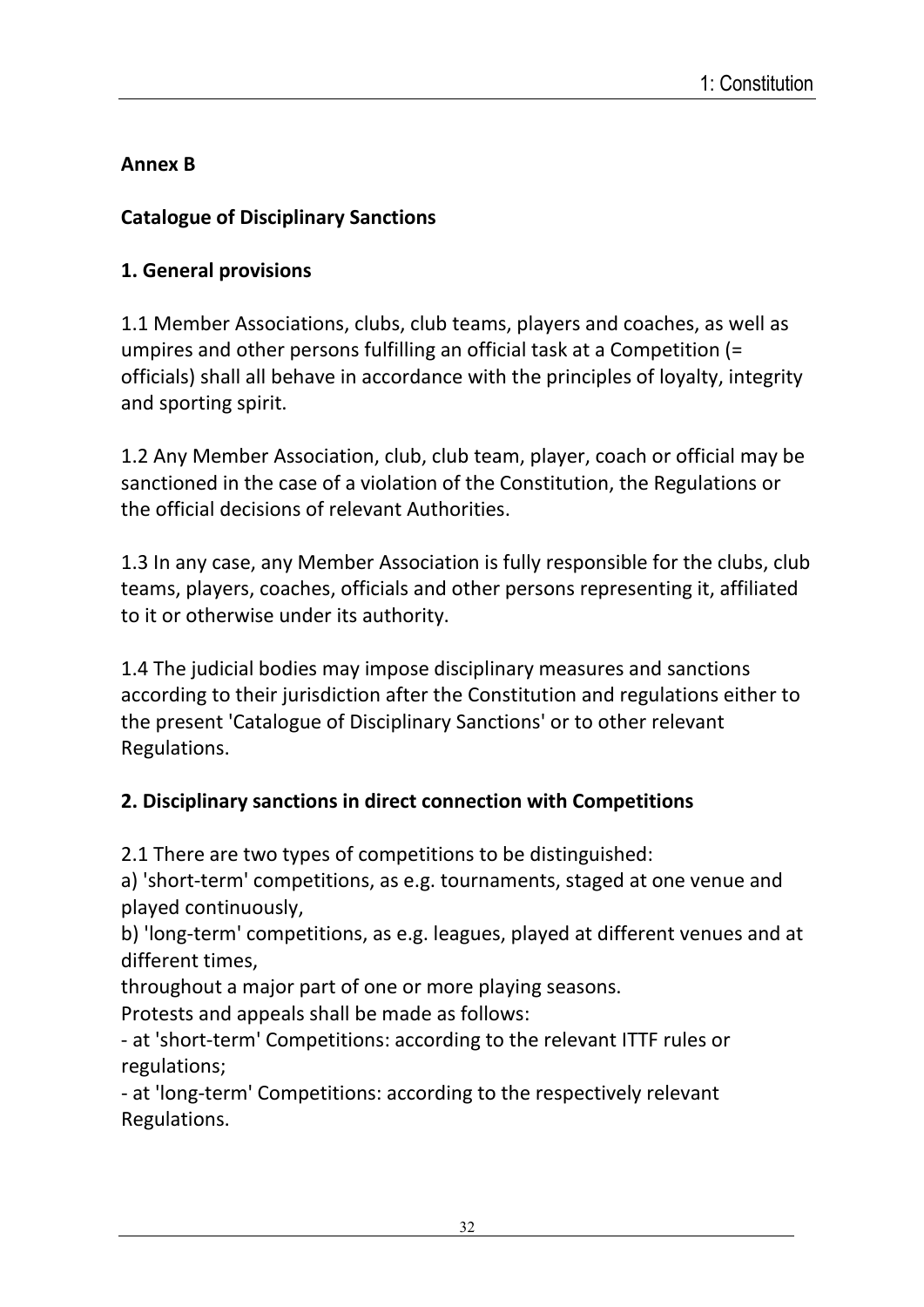2.2 Any serious infringement upon ITTF or ETTU Regulations or rules, committed by a team, a player, a coach or an official, and which in the opinion of the referee, the organiser or the Jury of a Competition is of such a gravity to require a disciplinary sanction or another follow-up action, shall be brought to the knowledge of the Executive Board.

2.3 In disciplinary matters, ETTU shall generally follow the ITTF policy, i.e. to disqualify the trespasser (team, player, coach, official) from the running Competition concerned and to report the case to its/his nominating Association, which shall take an appropriate action and/or impose an appropriate sanction.

### **3. Disciplinary sanctions by the Executive Board**

3.1 In addition to the cases mentioned in 2 of this Catalogue, the following offences shall as well be subject to disciplinary action by the Executive Board: i) according to Constitution 1.3.3.1: appropriate disciplinary, when a complaint of harassment has been substantiated;

ii) according to Constitution 5.2.1: sanctions for inappropriate conducts and violation of the Constitution and Regulations which are not expressly attributed to another body within the ETTU and

a) a non-compliance with or a violation of official decisions, taken by relevant Authorities according

to the Constitution and Regulations;

b) the supply on purpose of false or incomplete information to the Executive Board or to a Juridical

Board in a case or an appeal brought forward;

c) any other unreasonable conduct which may bring the table tennis sport, ETTU, a Member

Association or a club affiliated to a Member Association into disrepute;

d) any other non-conformity with or violation of ITTF and/or ETTU Regulations.

In the case of, a full report of the facts, including the names and addresses of all persons concerned

by the case as well as of any witnesses, shall be sent to the Secretariat.

3.2 The disciplinary sanctions which may be imposed by either the Executive Board or the judicial bodies to Member Associations, clubs, club teams, players, coaches or officials are: